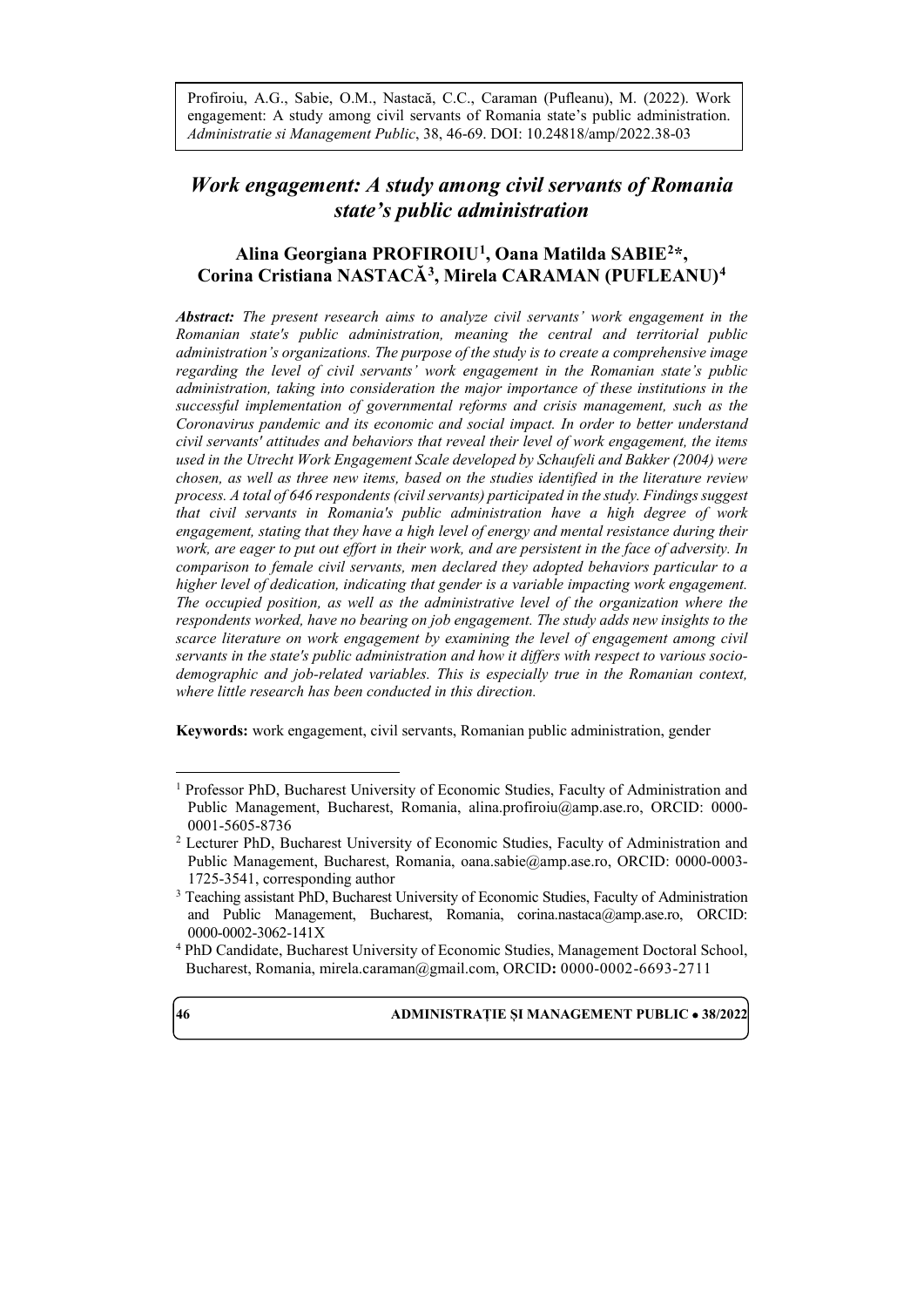**JEL:** J28, O15, H83

**DOI**: 10.24818/amp/2022.38-03

#### **Introduction**

In the last years, an increasing number of publications that concentrate their attention on positive psychology and positive organizational behavior were observed. These studies have helped organizations and their managers to effectively administrate resources, improve their capacities and increase organizational performance, as a whole (Luthans, 2002; Schaufeli & Bakker, 2004; Bakker & Demerouti, 2017). One of the most important positive factors is workplace well-being which makes employees feel satisfied, healthy, safe, and engaged at work, contributing to the organization's long-term effectiveness (ILO, 2009). Numerous studies have shown that engagement is vital for all complex and dynamic processes related to workers' health and wellbeing (Schaufeli, Taris & Van Rhenen, 2008; Bakker & Demerouti, 2017; Fiona et al., 2017; Ancarani, et al., 2018, Wu, Chin & Liu, 2022). More than that, previous studies showed that work engagement is positively correlated with job satisfaction (De Simone et al., 2014). Another research conducted by the authors in the Romanian public administration revealed that civil servants are highly satisfied with their jobs (Profiroiu et al., 2021), consequently it is also expected to display a high level of work engagement. In this respect, the present research aims to analyze civil servants' work engagement in the Romanian state's public administration, whereas the investigation of the literature has shown that there are no published studies on this subject in Romania or the neighboring countries so far. The study proposes to bring a new perspective regarding work engagement in civil service. Previous studies showed that motivation and job satisfaction in public service correlate with different factors as in private organizations (Bercu & Onofrei, 2017). Considering the main findings of previous research, it is possible to observe different aspects compared with the ones revealed by the work engagement studies conducted in private organizations. In addition, the present research aims to investigate the impact of different variables on work engagement levels, such as gender. Taking into consideration that the Romanian public administration is a feminine working area where women are predominant and previous research has shown that work engagement is gendered, being easier for men to be more engaged in their work as women (Banihani et al., 2013), it is important to approach this subject from the gender perspective. Starting from these considerents and results, two new variables have been included in the study: the administrative level of the public institutions and the positions held by respondents. The introduction of these variables and the study of their impact on work engagement contributes to the originality of the research and to the filling of the gap in the literature regarding work engagement in the public administration in general, and in the Romanian public administration in particular.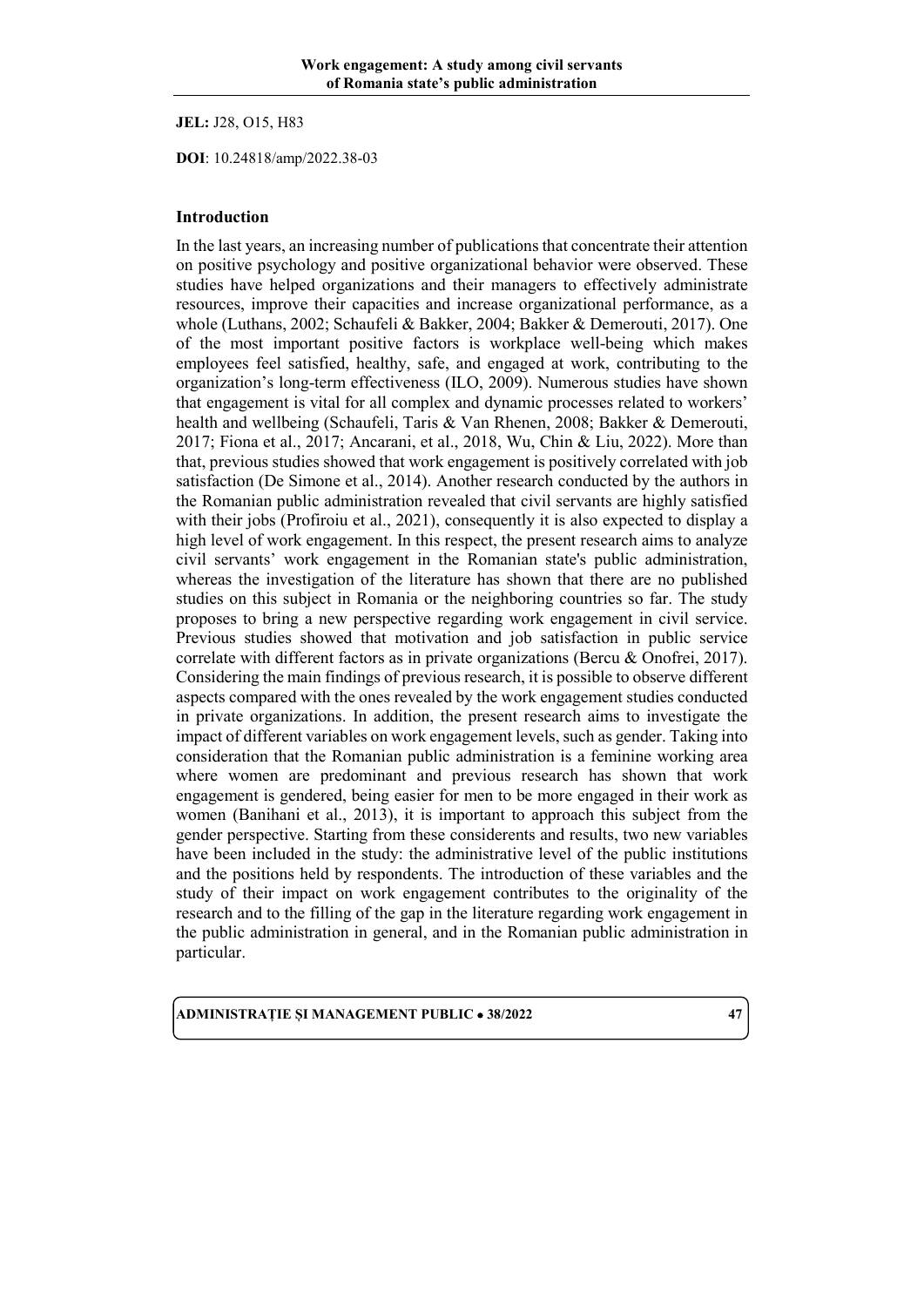# **1. Literature review and conceptual framework** - **the concept of work engagement**

Work engagement was defined by Kanungo (1982) as being the degree to which employees link to their occupations as part of their overall lives. Consequently, a high job involvement means that the employee identifies strongly with his or her job and thinks about it even when he or she is not at work. Task engagement has also been described by researchers (Kahn, 1990) as a multimodal motivational notion that reflects an individual simultaneous investment of physical, cognitive, and emotional energy in active, complete work performance. Workers who are physically active, cognitively and emotionally attached to their work have a high level of connection with their duties and engagement with their work (Simbula & Guglielmi, 2013). In the literature, workplace wellbeing is strongly related to employee engagement, the organization's environment, and culture, where employees desire to work because they feel safe, appreciated by their employer, and part of a supportive work community (Rousseau, 1995). Employers that pay attention to their employees' wellbeing can aid in securing staff engagement and motivation, and also in increasing productivity, organizational performance, and development (CIPD, 2007; Cesario & Chambel, 2017; BSI, 2019, Ancarani et al., 2021).

According to Schaufeli, et al., (2002) the concept of "engagement" refers to a good, rewarding work-related state of mind marked by vigor, dedication, and absorption. Engagement is a more lasting and ubiquitous affective-cognitive state that is not limited to a single object, event, person, or behavior. High levels of energy and mental resilience when working, the willingness to put forth effort in one's work and perseverance in the face of adversity, are all characteristics of vigor. Being deeply interested in one's work and feeling a sense of significance, passion, inspiration, pride, and challenge are all examples of dedication. Absorption is defined as being completely focused and happily involved in one's task, with time passing fast and difficulty disconnecting oneself from it.

Starting from Maslach and Leiter's (1997) assumptions regarding burnout and engagement, Schaufeli and Bakker (2004) argue that energy, involvement, and efficacy are features of engagement. Engaged employees are more efficient in completing/ realizing/ finishing their work activities and respond positively to their job demands. In this respect, Schaufeli and Bakker (2004) created a self-report questionnaire that measures vigor, dedication, and absorption, the three components of work engagement, an instrument that was named the Utrecht Work Engagement Scale (UWES). The factorial validity of the UWES is confirmed by the psychometric results of Schaufeli and Bakker's (2004) tests, indicating that engagement is a construct made up of three closely related features measured by three internally consistent scales.

Schaufeli and Bakker (2010) in *Work Engagement. A Handbook of Essential Theory and Research*, edited by Bakker and Leiter (2010) have mentioned that "engagement" in practice is associated with different concepts, such as commitment,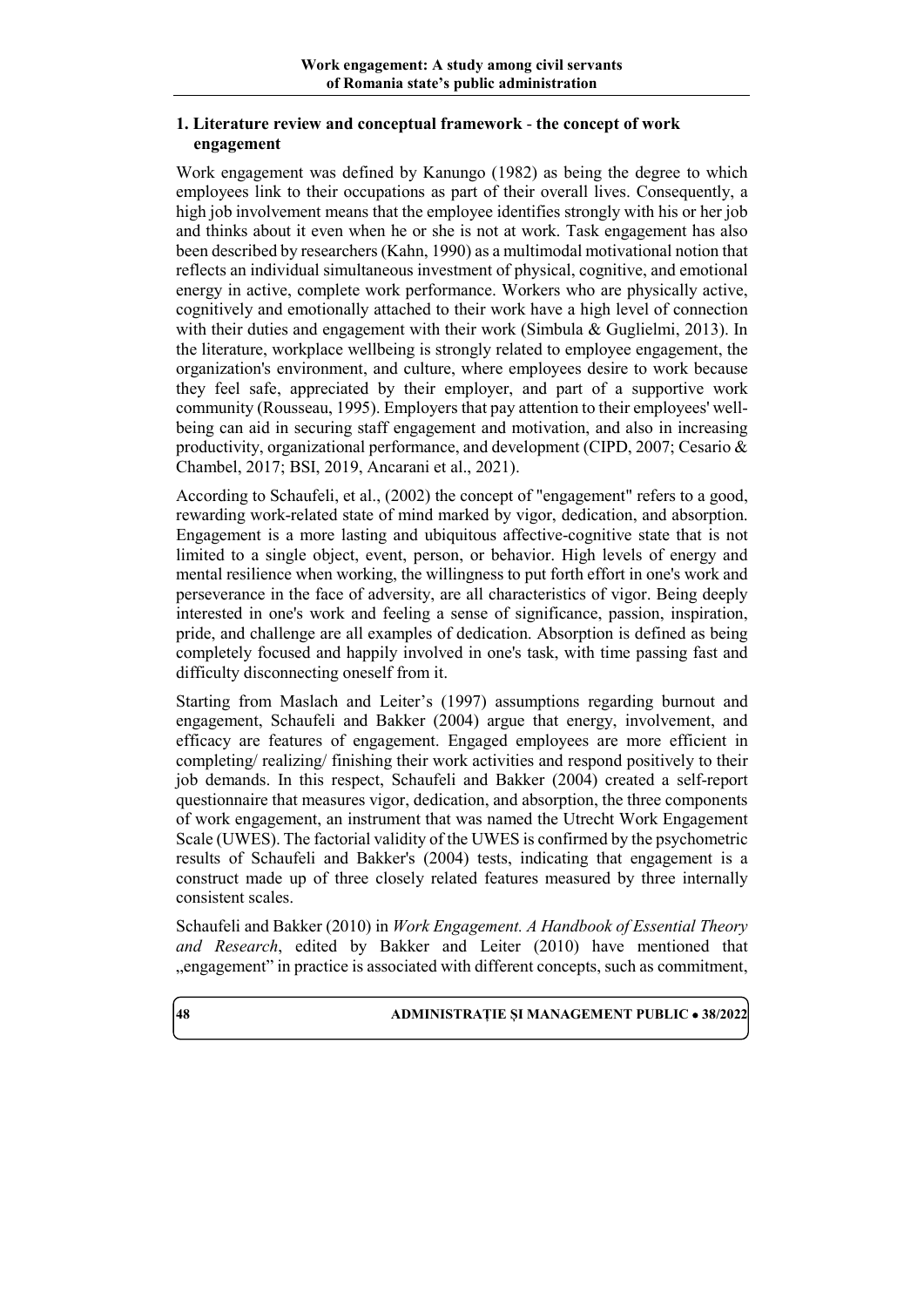enthusiasm, employee energy, the implication of getting the job done, devotion, and excitement. While organizations in the business environment claim that is worth investigating work engagement, because it increases employees' productivity, customer satisfaction, and the organization's profitability, in scientific journals, these affirmations are not sustained (Harter, Schmidt, & Hayes, 2002). The literature reveals a high number of studies on work engagement and employee engagementwhat they are, how can be measured, and other related concepts. In contrast, there is a reduced number of publications in peer-reviewed journals that identify and analyze the main factors that conduct to the increase in employee and work engagement. Some studies (Balain & Sparrow, 2009; Truss, 2014; Robinson, 2015) have shown that demographic factors like age, gender, education, tenure, position, and social statute, influence work engagement, and can be subjects to future research. Besides socio-demographic factors, other researchers (Robinson, Perryman & Hayday, 2004; Chaudhary & Rangnekar, 2017) demonstrated that also contextual factors, like job characteristics, have an impact on work engagement. Regarding which are the job characteristics that may influence employee engagement, researchers can look at different domains of activity, organization type, position in organizational hierarchy, tenure, and revenues.

Akhtar et al. (2015) explored in their research, the Big Five personality traits, emotional intelligence, and employee work personality effects on work engagement. As predictors of work engagement, they identified traits such as emotional intelligence, open-mindedness to new experiences, sensitivity to other people, ambition, extraversion, adjustment, and conscientiousness. Carmeli (2003) argued that emotional intelligence is also significant in workplace, for constructing altruistic conduct, contributing to increased employee engagement and work performance, and fostering a more cheerful mindset. When it comes to career and work engagement, it also reduces the impact of friction that can occur between personal and professional lives. Work engagement outcomes, such as commitment, health, job satisfaction, and effectiveness, are all dependent on emotional intelligence (Miao et al. 2016; Sabie et al. 2020a; Sabie et al. 2020b).

Despite previous work engagement analyses, some recent studies focused on the elements that influence the links between work engagement, its antecedents, and outcomes (e.g., Bakker et al., 2007, Salanova et al., 2005, Azim et al., 2014). Salanova et al. (2005) discovered that the association between job engagement and employee performance was mediated by the organizational internal environment. Bakker et al. (2007) looked at how job resources influenced the link between job demands and work engagement. Park and Gursoy (2012) extended this line of study and filled a gap in the literature by looking at differences in work involvement among generations of people, while Keyco et al. (2016) developed a new model for work engagement specific for nursing practice with an accent on professional resources and organizational climate.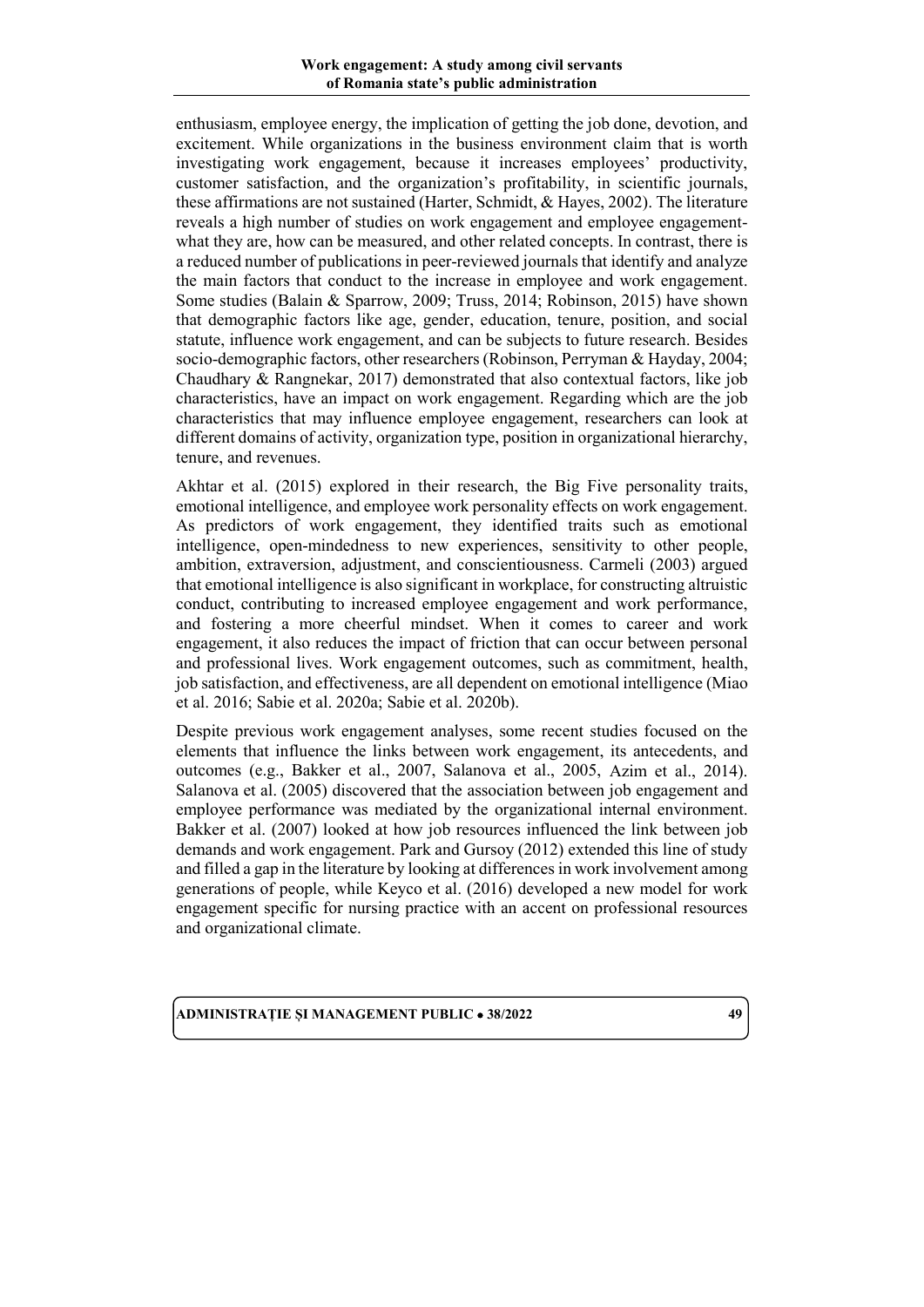The outcomes of work engagement and the factors that influenced them were also in the researchers' attention. Work engagement effects were studied by Keyco et al. (2016) who divided the 17 identified results into three categories: performance and care, professional and personal outcomes. Also, positive job-related attitudes, health and well-being, extra-role behavior, and job performance are all possible outcomes of engagement. Those who are engaged are more devoted to the social unit, are less likely to be absent, and have no plans to leave. Employees that are engaged, experience positive emotions and have excellent mental and psychosomatic health. Some researchers have demonstrated that engaged employees are competent and willing to go above and beyond in order to do their jobs, achieve organizational objectives, and enhance levels of performance (Bakker & Schaufeli, 2015; Ciobanu & Androniceanu, 2018; Ciobanu, Androniceanu & Lăzăroiu, 2019; Brișcariu, 2020; Pîrvu, 2020). Employees with a high level of emotional intelligence have more successful interactions with their coworkers and, as a result, accumulate more emotional resources. As a consequence, it encourages them to put forth greater effort and energy at work, transforming emotional intelligence into a personal resource that supports participation and work engagement (Duran, Extremera & Rey, 2004; Akhtar et al., 2015). Also, researchers like Profiroiu et al. (2021) and Nica (2016) have shown that managers who value their employees' efforts, take into consideration their opinions, and involve them in problem-solving, succeed to increase subordinates' work engagement levels.

# **2. Research methodology**

The present research aims to identify and analyze civil servants' work engagement in the Romanian state's public administration. The study is conducted only in the central and territorial public administration's organizations (also called the state's public administration) and will further be extended to the local public administration (such as city halls and county councils).

*The purpose* of the study is to create a comprehensive image regarding the level of civil servants' work engagement in the Romanian state's public administration, taking into consideration the major importance of these institutions in the successful implementation of governmental reforms and crisis management, such as the Coronavirus pandemic and its economic and social impact.

*The main objective* of the study is to identify the level of work engagement for Romania's civil servants and analyze if there are any major differences between the civil servants from the central and territorial public administration, by gender, and by hierarchical level (held positions).

The present study started with the following *research questions*:

1. What is the work engagement level among civil servants in the state's public administration organizations?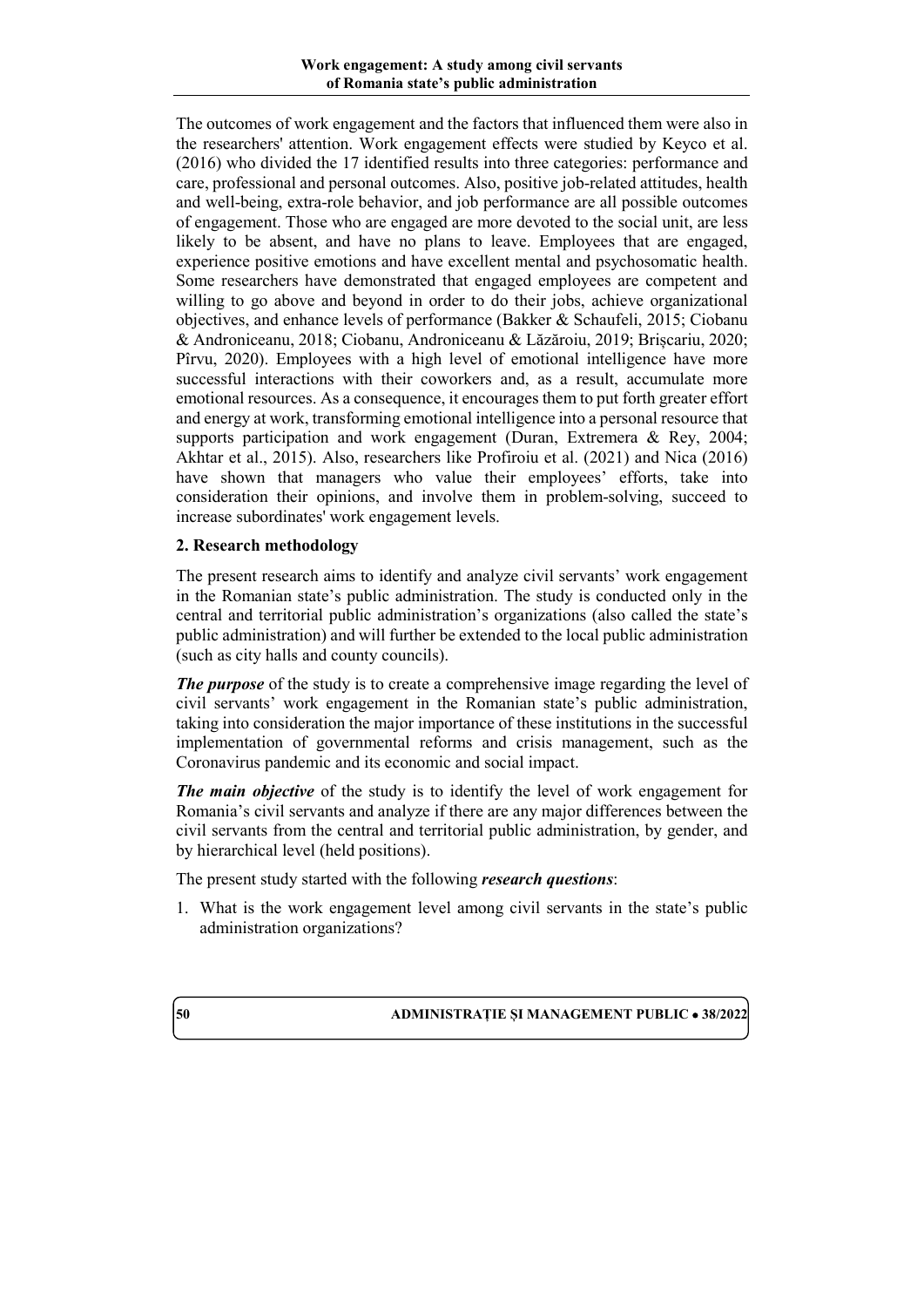2. Which are the main variables that influence civil servants' work engagement level?

The answers to these research questions will be used to develop a set of recommendations for improving civil servants' level of work engagement in the Romanian state's public administration.

The study is based on the following hypothesis:

H1. Gender is a variable that influences civil servants' work engagement level.

The hypothesis is based on previous research findings that showed that work engagement is a gendered concept (Banihani et al., 2013).

H2. There are no significant differences between the level of work engagement of civil servants from central and territorial public administration.

This assumption is made based on the similarities between the two administrative levels.

H3. Civil servant's held position influences the level of work engagement.

The hypothesis is based on findings from previous studies conducted in private organizations which revealed that work engagement is not the same at different hierarchical levels (Robinson, Perryman & Hayday, 2004, Chaudhary & Rangnekar, 2017).

### **2.1 The research method and instrument**

The present study is a quantitative and applied research (Rădulescu, 1994; Chelcea, 2004) that relies on the theories from the most important studies regarding workplace engagement. The study was conducted using as research method, the **sociological survey**, being based on primary data collected directly by the authors. The research instrument used to respond to the stated objective of the study, was the selfadministered opinion questionnaire (Chelcea, 2004) addressed to civil servants from the state's public administration organizations (such as ministries, other institutions from the central public administration, Prefect's Institutions and deconcentrated institutions at the county level).

The questionnaire was distributed through the official channels of communication to the institutions within the sample, in October- November 2021 period. Ten responses minimum were requested from each institution. The respondents participated voluntarily in this study, being assured of anonymity.

The questionnaire was divided into two parts:

1. The first part of the questionnaire included eight socio-demographic questions regarding respondents' positions, level of education, gender, age, seniority in the occupied positions, in the institutions in which they worked, as well as in the public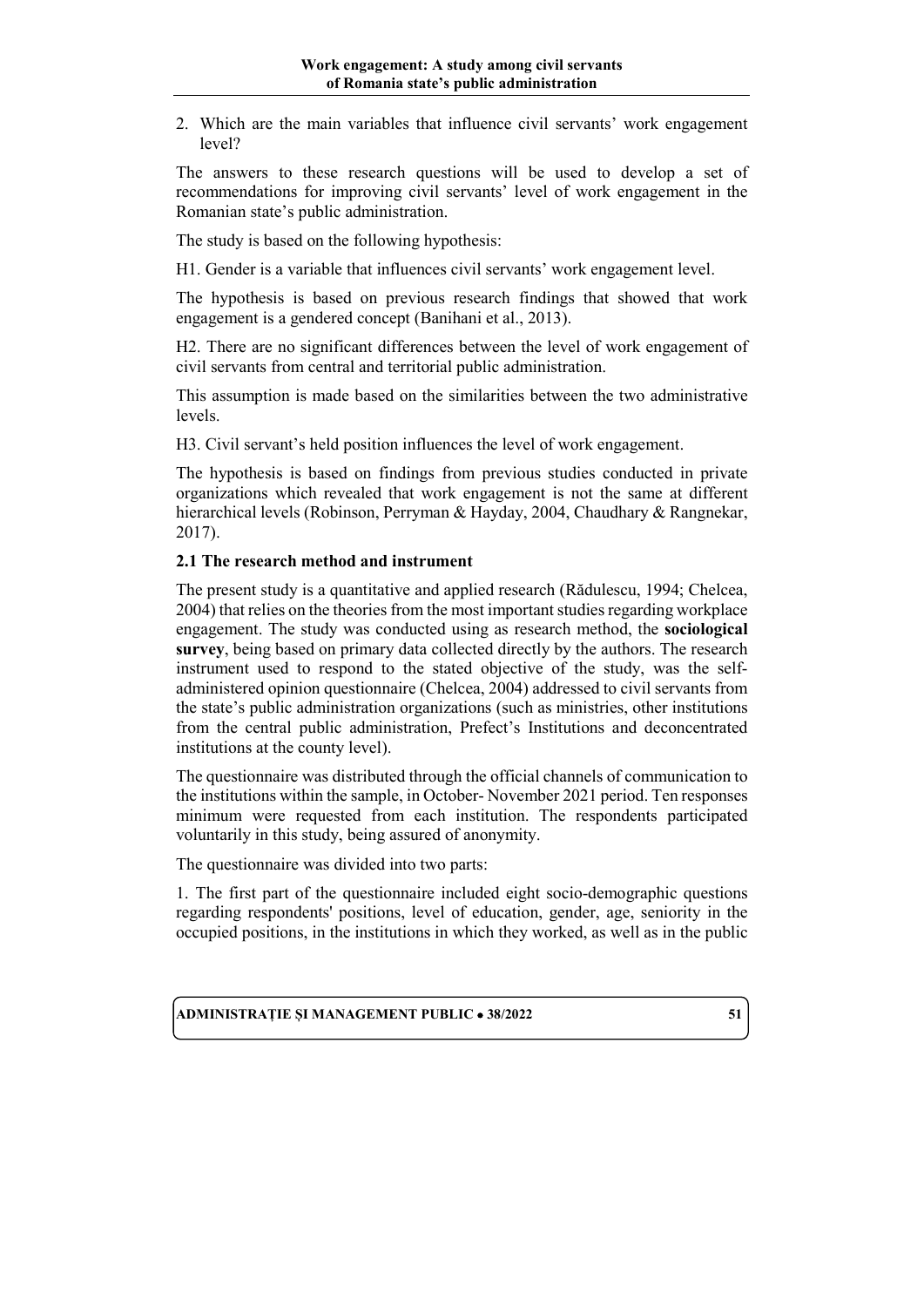administration in general, and the administrative layer on which the analyzed public institutions were placed.

2. The second part of the questionnaire contained 20 different affirmations (grouped in two main questions), designed starting from the items identified in the literature review, developed by Schaufeli and Bakker (2004), regarding work engagement, namely the Utrecht Work Engagement Scale. Schaufeli and Bakker's (2004) scale is composed of 17 items, measured using a seven-point scale, and grouped into three main dimensions which define work engagement: vigor, dedication, and absorption. In Schaufeli and Bakker's instrument, the seven-point scale is used for measuring the frequency of those aspects related to the employees' general attitudes towards work. In the case of the present study, we reinterpreted the instrument by measuring the level of respondents' engagement using a Likert scale on five levels (1 to 5). The reason for choosing to use another measurement scale abides from the fact that the present study is part of complex research which aims to investigate motivation, satisfaction, and work engagement in the public administration of Romania. It should also be mentioned, that the present research represents the first phase of a larger study and is conducted by using this new measurement scale for the aforementioned instrument, trying to establish which is the most suited instrument for measuring the level of work engagement. Depending on the achieved results, the study will further be continued using the initial form of the instrument or the reinterpreted one, in the public administration from the local and county level, involving also, concepts such as motivation and work satisfaction. In addition, beside the 17 items from the Utrecht Work Engagement Scale, three more items were designed, as to create a complex picture regarding work engagement in the institutions included in the sample.

The collected data were processed in SPSS 22.0 and the data analysis was done using three control variables: gender, the employee's hierarchic level (the position held), and the administrative level on which the public institution is placed (central and territorial level). In this manner, it can be observed if these variables influence the level of civil servants' work engagement.

# **2.2 The sampling method**

The participants in the study were civil servants from the state's public administration institutions, which comprises the central public administration's institutions (Government's Working Apparatus, ministries, and other subordinated institutions) and the territorial public administration's institutions (consisting of the Prefect's Institutions and deconcentrated public services- which represent the institutions from the central public administration within the territory on the county layer).

Within the study, various sampling methods were used, as follows:

- In the ministries' case, the comprehensive sampling method was used, the questionnaire being administrated to all the Romanian ministries (18).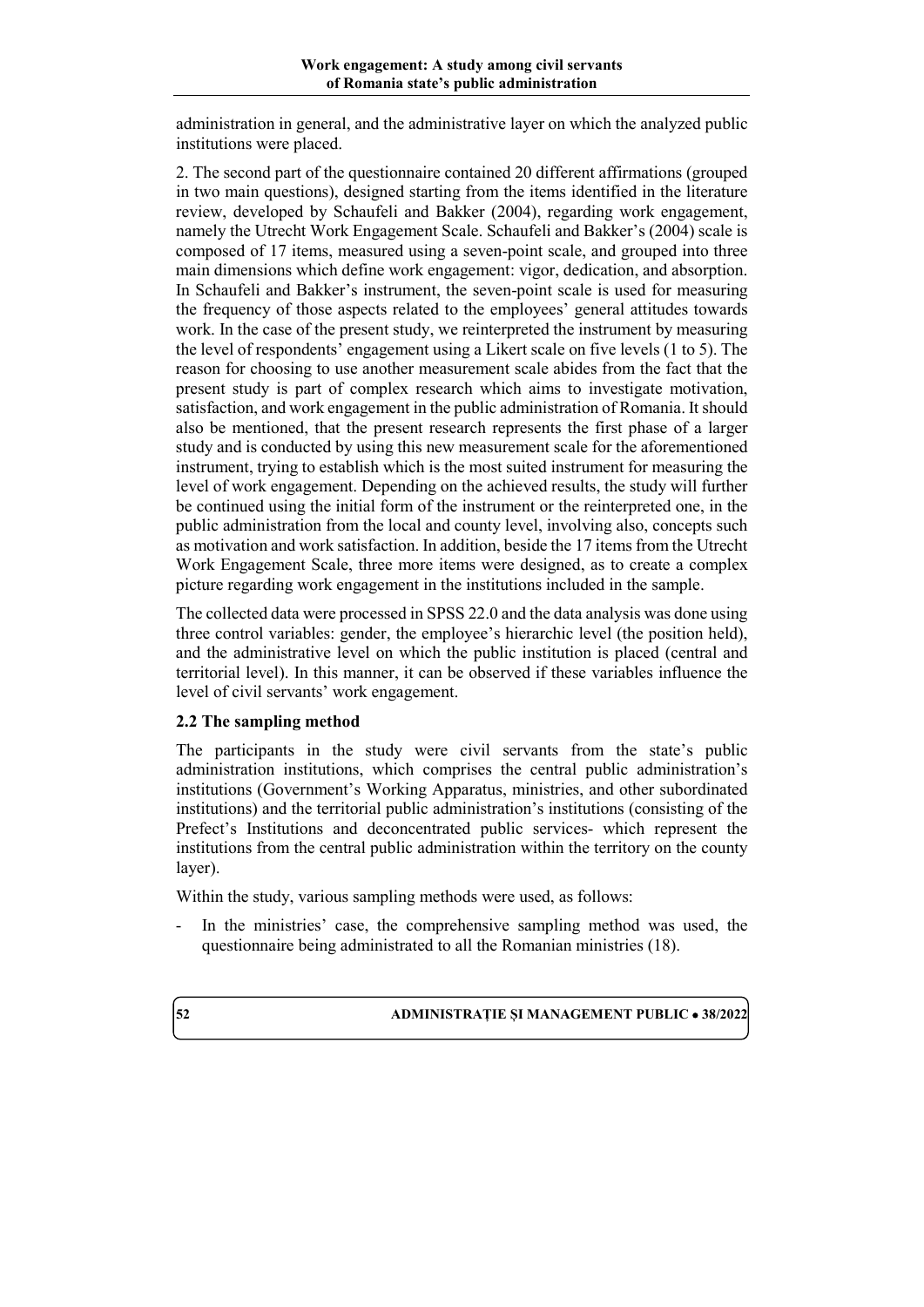- With regard to the subordinated institutions of each ministry, the simple random sampling method was used, the questionnaire being sent to one institution subordinated to each ministry (18 subordinated institutions).
- In the Prefect's Institutions case, the comprehensive sampling method was used and the questionnaire was sent to all the Romanian Prefectures (42).
- Regarding the deconcentrated services of the central public administration, the 'snowball method' was chosen. In this respect, the ministries and their subordinated institutions or under their coordination or under their authority, have sent the questionnaire through official addresses to be filled by the deconcentrated public services at the county level.

According to the National Agency of Civil Servants (2021), in Romania's central and territorial public administration work 62.461 civil servants. Using a formula to determine which sample is representative for this population, we have determined that the required number of responses is 382, for a 95% confidence level and a 5% standard error. The formula used for the calculation of the representative sample was:

$$
n = \frac{NxZ^2x0.25}{[d^2x(N-1)] + (Z^2x0.25)}
$$

 $n =$ sample size;

 $N =$  total number of civil servants in central and territorial public administration  $=$ 62.461

 $d = level of accuracy (in the study is 5%)$ 

 $Z = 1.96$  corresponds to a confidence level of 95% (Androniceanu, 2011).

From all the institutions that agreed to participate in the study, 646 responses were received. Out of the total number of 646 participants, 27% (172) were from ministries, 25% (160) were from ministries' subordinated institutions, 31% (203) worked in Prefect's Institutions and 17% (111) were from deconcentrated services of the central public administration. Consequently, it can be affirmed that the research sample is representative and the results of the study can be extrapolated to the entire central and territorial public administration institutions.

### **3. The main results of the analysis regarding civil servants' work engagement in the Romanian state's public administration**

The following section presents the main findings of the study regarding the level of civil servants' work engagement conducted in the central and territorial public administration. In the first subsection, the main characteristics of the sample are presented. In the second subsection, the most important results are presented and discussed. The main findings are summarized and examined, and some solutions for boosting civil servants' work engagement in the Romanian state's public administration are presented.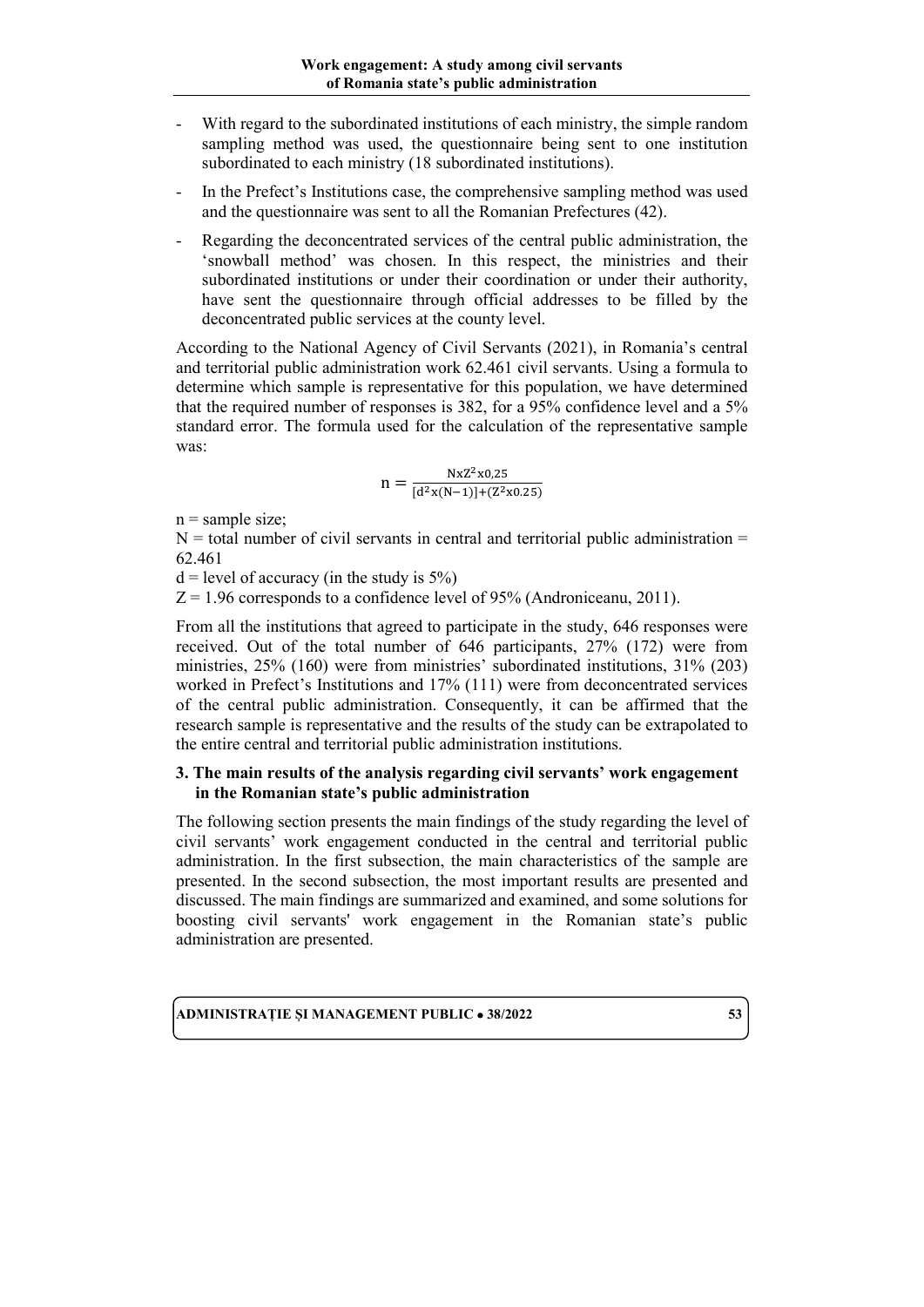| <b>Item</b>                                | <b>Categories</b>      | Percent  |
|--------------------------------------------|------------------------|----------|
| Gender                                     | Feminine               | 73.84%   |
|                                            | Masculine              | 26.16%   |
|                                            | $20 - 30$ years        | $2.63\%$ |
|                                            | $30 - 40$ years        | 17.03%   |
| Age                                        | $40 - 50$ years        | 42.88%   |
|                                            | $50 - 60$ years        | 32.20%   |
|                                            | over 60 years          | 5.26%    |
|                                            | Bachelor degree        | 36.46 %  |
| <b>Education</b>                           | Master degree          | 59.47%   |
|                                            | Ph.D.                  | 4.07 $%$ |
|                                            | $0 - 1$ years          | 5.26%    |
| Tenure in the analyzed public institutions | $1 - 5$ years          | 22.60%   |
| (years)                                    | $5 - 7$ years          | 11.92%   |
|                                            | over 7 years           | 60.22%   |
|                                            | $0 - 1$ years          | 5.73%    |
|                                            | $1 - 5$ years          | 28.02%   |
| Seniority in the held positions (years)    | $5 - 7$ years          | 13.16%   |
|                                            | over 7 years           | 53.10%   |
|                                            | $0 - 5$ years          | 19.97%   |
| Seniority in the public administration     | $6 - 10$ years         | 14.55%   |
| (years)                                    | $11 - 15$ years        | 15.17%   |
|                                            | over 15 years          | 50.31%   |
| The hierarchic levels within the state's   | Management level       | 13,16%   |
| public administration                      | <b>Execution</b> level | 86,84%   |
|                                            | Central<br>public      | 71 %     |
| <b>Administrative layer</b>                | administration         |          |
|                                            | Territorial<br>public  | 29 %     |
|                                            | administration         |          |

| Table 1. The main characteristics of the sample |  |
|-------------------------------------------------|--|
|-------------------------------------------------|--|

Table 1 presents the main characteristics of the sample. As it can be observed, regarding the positions held by the respondents, 13,16% (85) occupied management positions, and the majority- 86,84% (561)- occupied execution positions.

The respondents' distribution by seniority in the institutions where they work was: 5,26% (34)- less than 1 year, 22,60% (146)- 1 up to 5 years, 11,92% (77)-5 up to 7 years, and the majority  $-60,22\%$  (389)- more than 7 years.

Also, the majority of the respondents- 53,10% (343) were occupying their positions for more than 7 years, 28,02% (85) had a seniority between 1 and 5 years, 13,16% (181) between 5 and 7 years, and only 5,73% (37) occupied their positions for less than 1 year.

Concerning respondents' seniority in the public administration, as Table 1 reveals, the majority of the civil servants (50,31%- 329) worked in the public administration for more than 15 years, 15,17% (98) had a seniority of 11 up to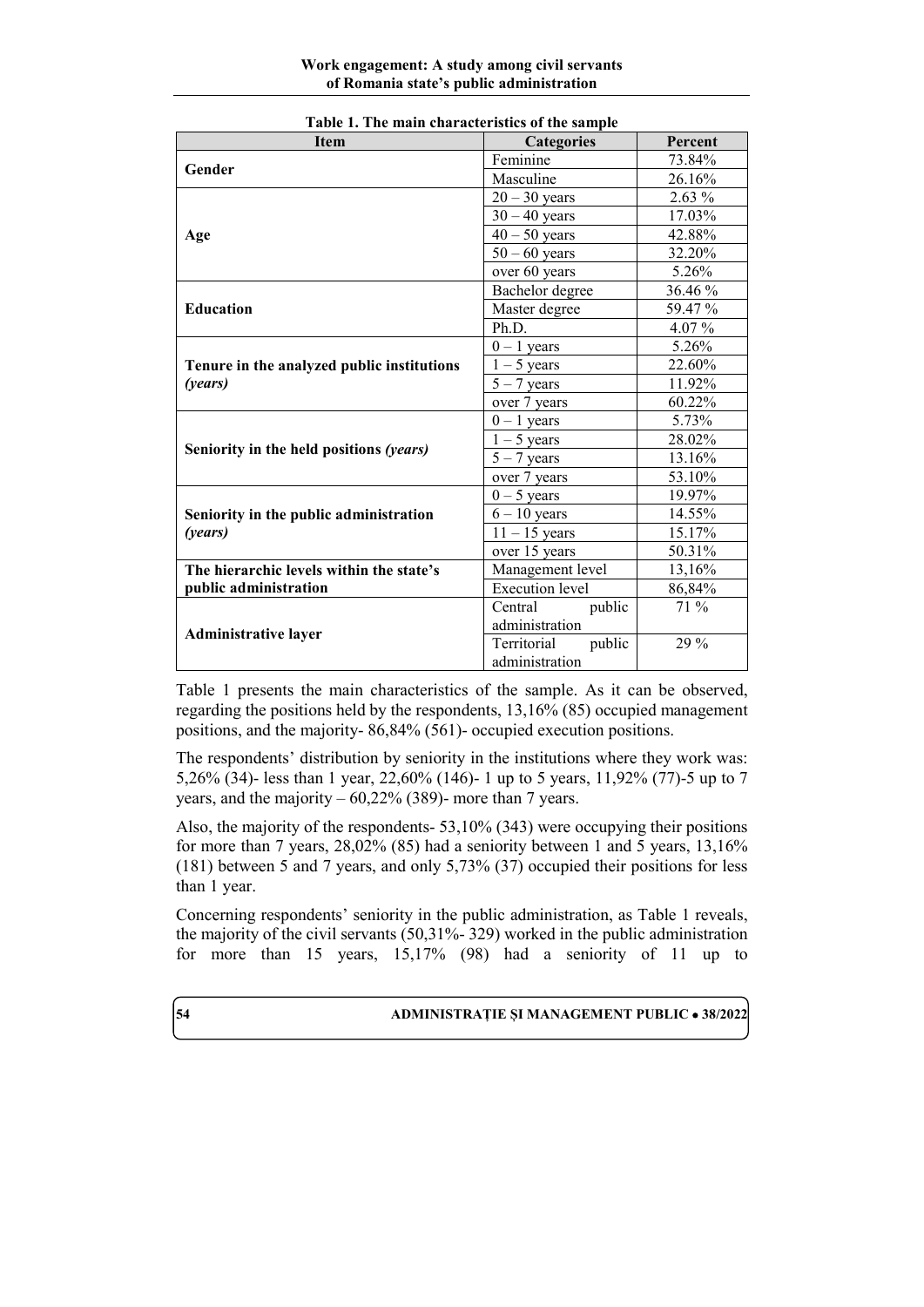15 years, 14,55% (94) of 6 up to 10 years, and 19,97% (129) occupied positions in the public administration's institutions for less than 5 years.

Regarding respondents' distribution by gender, the majority of the civil servants participating in the study - 73,84% (477) were women and only 26% (169) were men. The proportion is close to the gender distribution of the Romanian civil servants' body where 67% are women and 33% are men (National Agency of Civil Servants, 2020).

As regards respondents' distribution by age, it can be affirmed that the sample follows civil servants' age pyramid, where civil servants aged 40-55 are predominant. The body of civil servants in Romania is aged, being necessary to attract young people into the system. In the presentstudy, the majority of respondents were between 40-50 years old (42,88%- 277) and 50-60 years old (32,3%- 208). Only 2,63% (17) of the participants were between 20 and 30 years old and a higher percentage (17,03%- 110) were between 30 and 40 years old. It should also be mentioned that the proportion of respondents over 60 years old was quite low  $(5,26\% - 34)$ .

Regarding civil servants' level of education, the majority of respondents (59,47%- 380) had master's degrees, 36,46% (233) had bachelor's degrees and a lower proportion (4,07%- 26) completed doctoral studies.

Regarding the administrative level of the public organizations, out of the total number of civil servants who participated in the study, 71% (459) worked in organizations from the central public administration (ministries and subordinated institutions) and 29% (187) worked in institutions from the territorial public administration (Prefect's Institutions and deconcentrated public institutions).

# **3.1 Research results and discussions**

This section presents the results of the study regarding the level of civil servants' work engagement. For data analysis, the SPSS 22.0 statistical analysis package was used, in order to perform a series of parametric tests and descriptive analyses to fulfil the research's objective and to respond to the study's main questions.

In order to analyze civil servants' work engagement in the state's public administration organizations, based on the studies identified in the literature review process, the items used in Utrecht Work Engagement Scale developed by Schaufeli and Bakker (2004) were chosen, and in addition, three new items were designed in order to better understand civil servants' attitudes and characteristics that reveal their level of work engagement.

For measuring the three new items, the Likert scale from 1 to 5 was used (where the scale meant: 1- total disagreement, 2- partial disagreement, 3- no agreement, no disagreement, 4- partial agreement, 5- total agreement).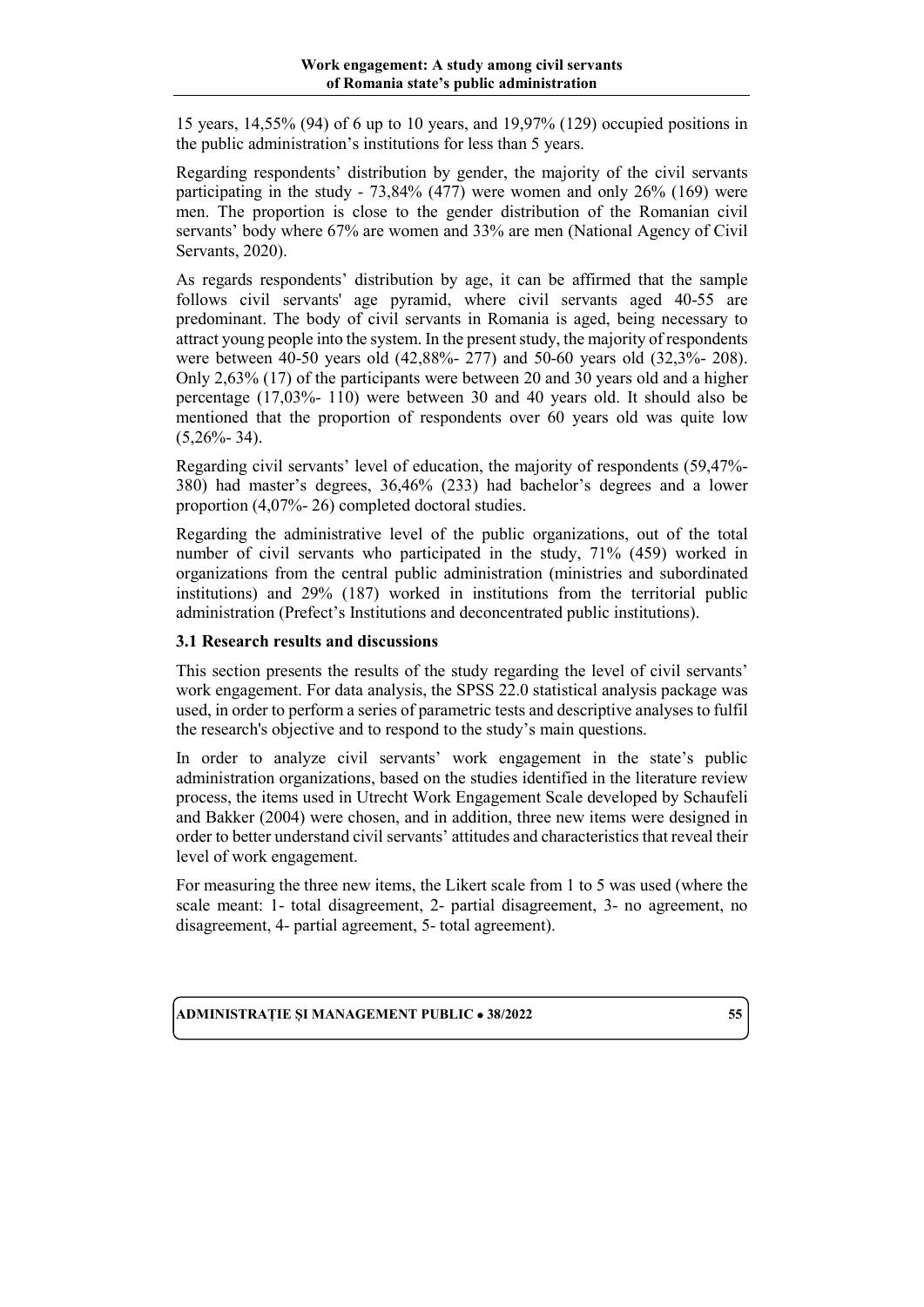**Work engagement: A study among civil servants of Romania state's public administration**

| Work engagement<br>items                                                          | Total<br>disagreement<br>$(\%)$ | Partial<br>disagreeme<br>nt $(\% )$ | <b>Neither</b><br>agreement nor<br>disagreement<br>$(\%)$ | Partial<br>agreement<br>(%) | Total<br>agreement<br>(%) |
|-----------------------------------------------------------------------------------|---------------------------------|-------------------------------------|-----------------------------------------------------------|-----------------------------|---------------------------|
| When I am at work, I<br>focus $100\%$ on my<br>responsibilities and<br>activities | 1.08                            | 2.79                                | 6.35                                                      | 32.82                       | 56.97                     |
| I offer the best I can to<br>accomplish each task<br>and individual objectives    | 0.31                            | 0.62                                | 2.79                                                      | 16.10                       | 80.19                     |
| I can't wait to go to work<br>every day                                           | 4.64                            | 8.98                                | 25.23                                                     | 39.32                       | 21.83                     |

**Table 2. Civil servants' attitudes and behaviors towards work** 

The average of the responses for the three items in Table 2, was 4.27, revealing civil servants' partial to total agreement with all the presented items. For the first two items, the majority of the respondents (56,97% and 80,19%) agreed totally with the presented statements and in the case of the last item, the majority (39,32%) agreed partially. The average of the responses for item 1 was 4,42, for item 2 was 4,75 and for the third item was 3,65. The results presented in table 2 show that, at a first glance, the civil servants in the sample present an increased level of engagement in their work and workplace, offering their best to carry out each task, trying to fulfill their individual objectives, while also focusing on their responsibilities and activities to a high extent.

The Utrecht Work Engagement Scale (UWES) used in this research, created by Schaufeli and Bakker (2004), measures the work engagement level grouping the 17 items in three main dimensions: vigor (V), dedication (D), and absorption (A). In table 3, it can be observed how the items were divided in these three dimensions. Also, the total averages of responses on the three dimensions were computed, as to establish at which dimension, civil servants achieved the highest score.

**Table 3. Civil servants' level of work engagement in the state's public administration (vigor- dedication- absorption)**

| Work engagement items                                                    | Averages |
|--------------------------------------------------------------------------|----------|
| V1. At my job, I feel full of energy                                     | 3,81     |
| V2. At work, I feel strong and vigorous                                  | 3,61     |
| V3. When I wake up in the morning, I want to go to work                  | 3,47     |
| V4. At some point, I can continue working for very long periods of time  | 3,83     |
| V5. At my job, I am very resilient and deal with uncertain and demanding | 4,07     |
| situations; I am mentally focused                                        |          |
| V6. At my job I always persevere, even when things go wrong              | 4,00     |
| Vigor - total average of responses                                       | 3,79     |
| D1. I find the work that I do full of meaning and purpose                | 3,97     |
| D2. I am excited about my job                                            | 3,79     |
| D3. My job inspires me                                                   | 3,56     |
| D4. I am proud of the work I do                                          | 4,13     |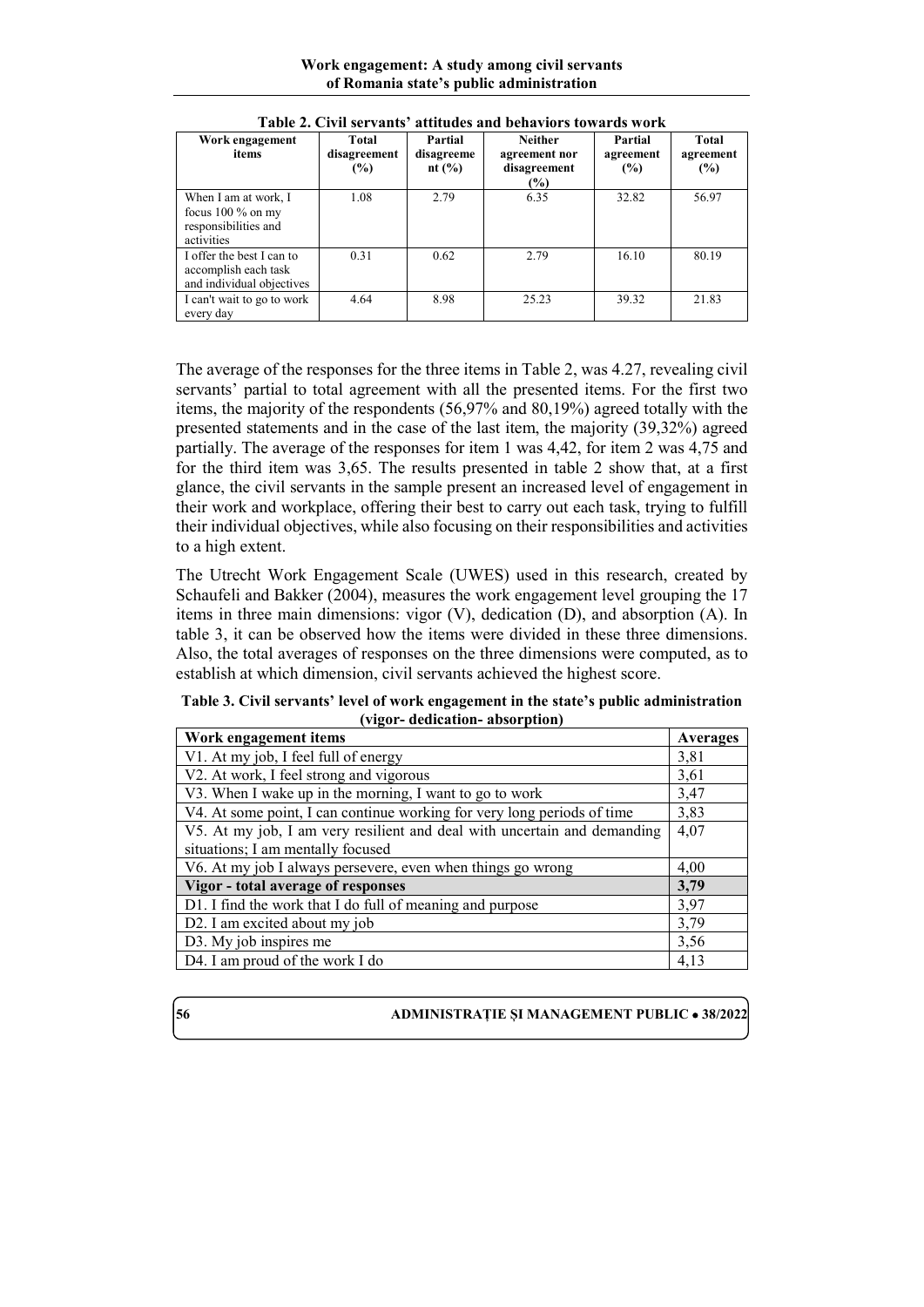#### **Work engagement: A study among civil servants of Romania state's public administration**

| Work engagement items                                       | Averages |
|-------------------------------------------------------------|----------|
| D5. For me, my job (the activity $I$ do) is challenging     | 3,84     |
| <b>Dedication - total average of responses</b>              | 3,85     |
| A1. Time flies when I work                                  | 4,30     |
| A2. When I work, I forget everything else there's around me | 3,80     |
| A3. I feel happy when I work hard                           | 3,78     |
| A4. I am fully focused on my work                           | 3,80     |
| A5. I am immersed in my work                                | 3,70     |
| A6. It is difficult to detach from my job                   | 3,34     |
| Absorption - total average of responses                     | 3,78     |

From Table 3, civil servants' attitudes towards work, namely their level of work engagement, can be identified. For measuring the 17 items from the Utrecht Work Engagement Scale presented above, a five-point Likert scale was used, where the scale meant as follows: 1-never, 2- rarely, 3- sometimes, 4- often, 5- always. The table presents the averages computed for each item. The total average of the answers received to this particular question is 3.81, revealing that the presented aspects are specific to civil servants almost often and that they make great efforts to carry out their assigned tasks and fulfill all their objectives. It can also be observed that for all the presented items, the average of responses was above three, showing that all the mentioned characteristics were exhibited by the respondents, at least sometimes, revealing a medium to a high level of work engagement. In addition, the results show that for the civil servants within the sample, the activities in which they are involved are aspects of great importance and that they make significant efforts to carry out all the assigned duties. It can also be observed that civil servants' achieved the highest score on the dedication dimension (3,85). On vigor and absorption, the respondents scored in a similar manner (3,79 and 3,78).

By analyzing the responses and based on the averages computed for each item, a hierarchy of attitudes and characteristics that, in civil servants' opinions, contribute the most or the least to an optimal level of work engagement, has been made. It was observed that civil servants' most exhibited characteristics are specific to all three dimensions of work engagement (vigor, absorption, and dedication). They achieved the highest scores in *the feeling of time passing by at work (absorption-4.3), the pride felt about their work (dedication-4,13), the capacity of resilience at work (vigor-4.07), and the capacity of persevering in all circumstances (vigor, 4).*

The first ranked attitude (the feeling of time passing by at work) reveals how absorbed and engaged civil servants are in their activities, how happy they are at work, but also the fact that they encounter difficulties in getting away from the work they do, why they have the impression that time passes quickly and forget everything else around. More than that, these findings reveal that civil servants' work engagement seems not to be influenced by financial, extrinsic motivation, but rather by intrinsic motivation.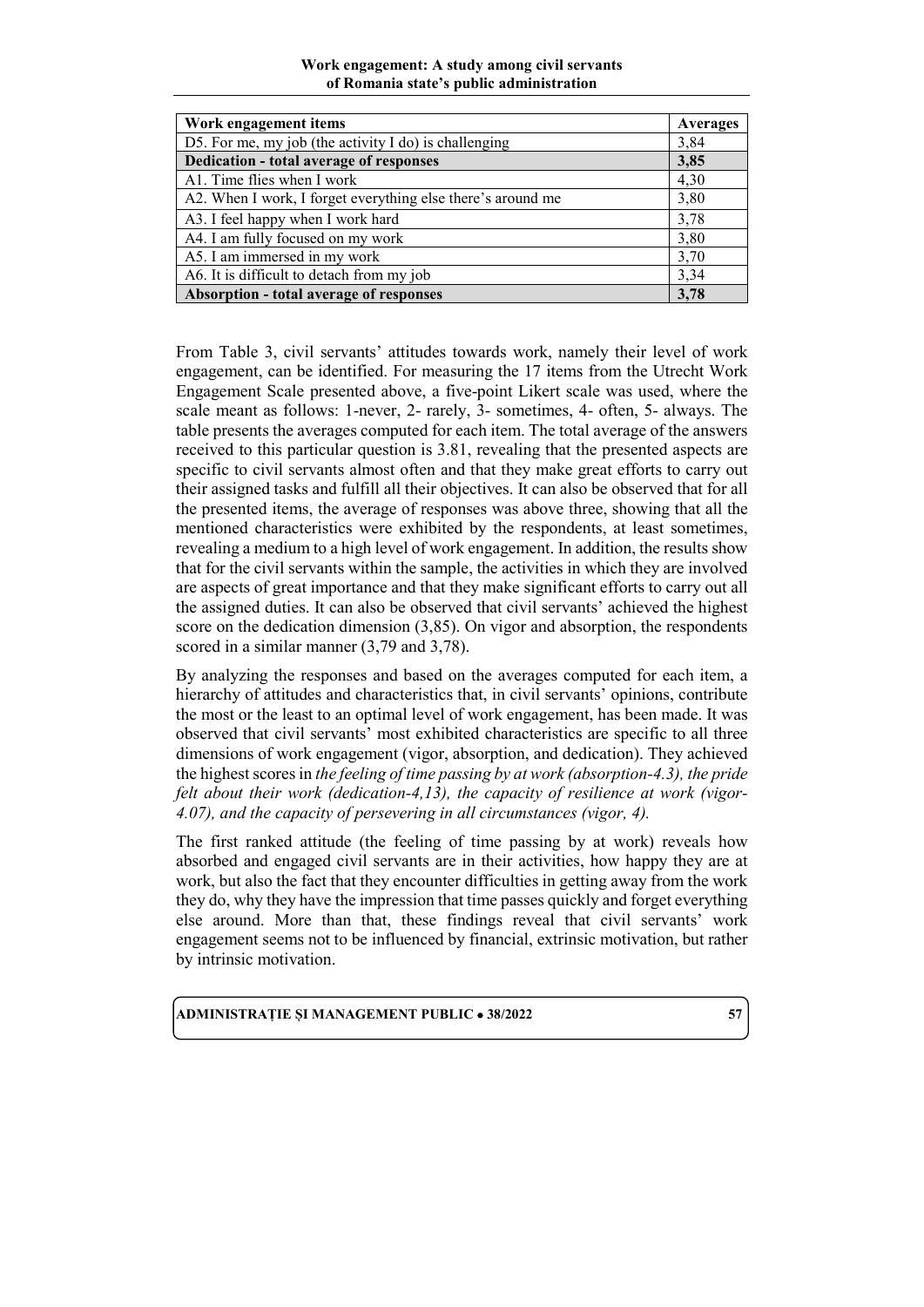On the contrary, civil servants' presented the least, characteristics that are also specific to all the three dimensions of work engagement. They achieved the lowest scores in: *the difficulty to detach from work (absorption- 3.34), the desire to go to work every day (vigor-3.47), and the job inspirational capacity (dedication- 3.56).*

On a whole, the results show a high level of work engagement of the civil servants, who, according to their responses, have the energy and mental resistance during working hours, as well as their willingness to make all the necessary efforts in their work and are persistent in face of difficulties. The respondents scored similar at all the three dimensions, showing that they present the same levels of vigor, dedication and absorption.

| Work engagement items                         | <b>Execution</b> | Management | F    | M    | <b>CPA</b> | <b>TPA</b> |
|-----------------------------------------------|------------------|------------|------|------|------------|------------|
| Q1. At my job, I feel full of energy          | 3,79             | 3,96       | 3,75 | 3,97 | 3,82       | 3,80       |
| Q2. I find the work that I do full of meaning | 3,96             | 3,99       | 3,90 | 4,15 | 3.93       | 4,04       |
| and purpose                                   |                  |            |      |      |            |            |
| O3. Time flies when I work                    | 4,31             | 4,27       | 4,26 | 4,41 | 4,29       | 4,33       |
| Q4. At work, I feel strong and vigorous       | 3,58             | 3,74       | 3,52 | 3,83 | 3,65       | 3,52       |
| Q5. I am excited about my job                 | 3,78             | 3,85       | 3,71 | 4,01 | 3,77       | 3,83       |
| Q6. When I work, I forget everything else     | 3,80             | 3,77       | 3,77 | 3,89 | 3,82       | 3,77       |
| there's around me                             |                  |            |      |      |            |            |
| Q7. My job inspires me                        | 3,53             | 3,70       | 3,49 | 3,74 | 3,53       | 3,61       |
| Q8. When I wake up in the morning, I want to  | 3,45             | 3,62       | 3,38 | 3,71 | 3,41       | 3,59       |
| go to work                                    |                  |            |      |      |            |            |
| Q9. I feel happy when I work hard             | 3,78             | 3,79       | 3,74 | 3,89 | 3,78       | 3,78       |
| Q10. I am proud of the work I do              | 4,12             | 4,19       | 4,07 | 4,30 | 4,11       | 4,17       |
| Q11. I am fully focused on my work            | 3,79             | 3,88       | 3,73 | 3,98 | 3,79       | 3,81       |
| Q12. At some point, I can continue working    | 3,82             | 3,86       | 3,77 | 3.98 | 3,82       | 3,83       |
| for very long periods of time                 |                  |            |      |      |            |            |
| Q13. For me, my job (the activity $I$ do) is  | 3,84             | 3,87       | 3,78 | 4,02 | 3,82       | 3,89       |
| challenging                                   |                  |            |      |      |            |            |
| Q14. I am immersed in my work                 | 3,68             | 3,80       | 3,63 | 3,88 | 3,69       | 3,70       |
| Q15. At my job, I am very resilient and deal  | 4,07             | 4,02       | 4,00 | 4,26 | 4,07       | 4,07       |
| with uncertain and demanding situations; I    |                  |            |      |      |            |            |
| am mentally focused                           |                  |            |      |      |            |            |
| Q16. It is difficult to detach from my job    | 3,33             | 3,37       | 3,26 | 3,54 | 3,35       | 3,32       |
| Q17. At my job I always persevere, even       | 4,01             | 3,93       | 3,92 | 4,23 | 3,99       | 4,02       |
| when things go wrong                          |                  |            |      |      |            |            |

**Table 4. Civil servants' level of work engagement by the held position, gender, and the administrative level of the public organizations**

In order to create a more realistic and comprehensive picture regarding the aspects that trigger civil servants' work engagement, the received responses were analyzed by taking into consideration three variables: the hierarchical levels (held positionsmanagement and execution), respondents' gender, and the administrative levels on which the institutions are placed (central public administration — CPA and territorial public administration — TPA). Table 4 presents the means of the answers received for each question, grouped by the variables presented above. As it can be observed, all the averages are above 3, revealing that the civil servants included in the sample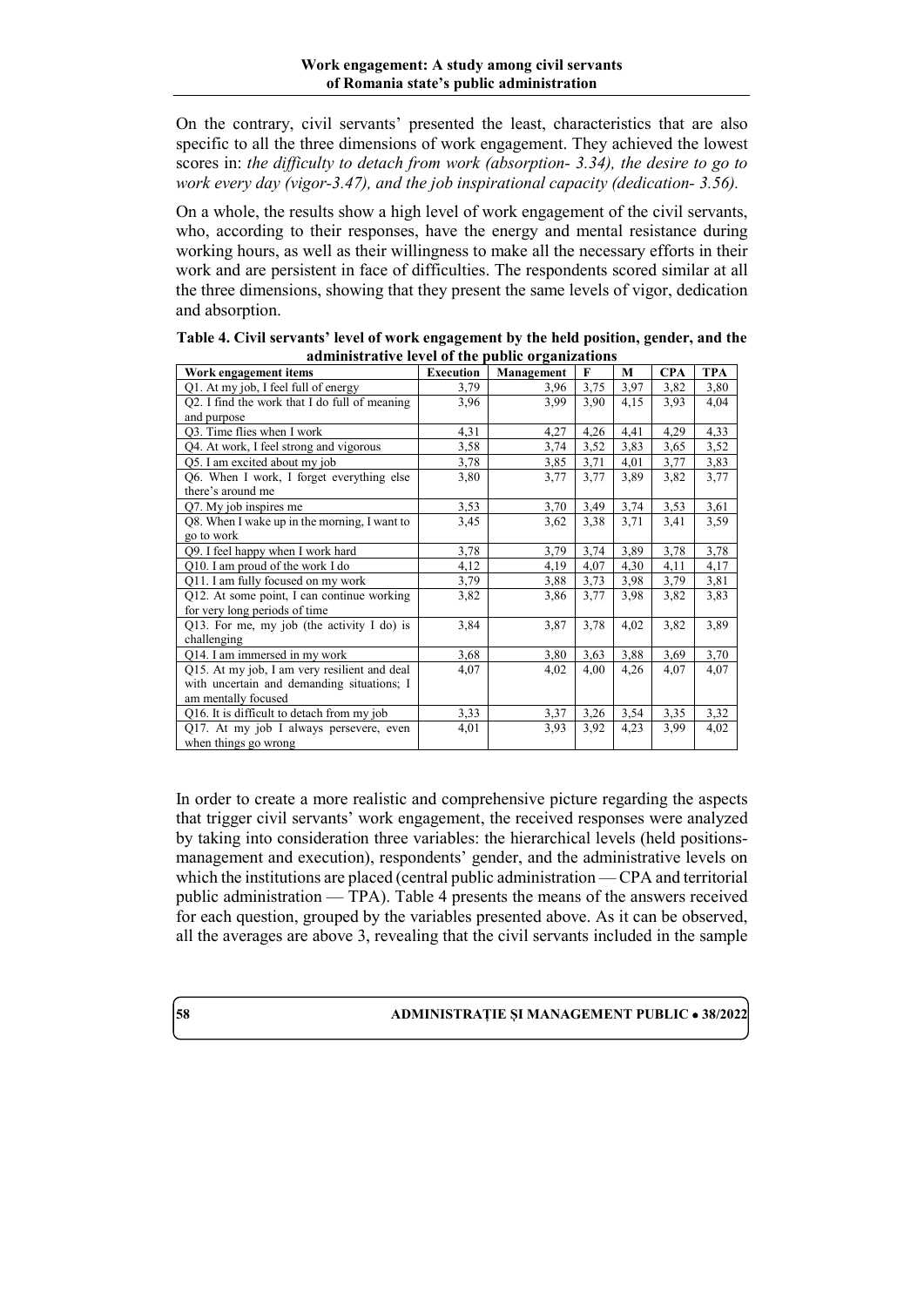present a medium up to a high level of work engagement, despite gender, held position, and administrative level.

As it can be observed, there are no significant differences in the average distribution of the responses regarding the aspects specific to an increased level of work engagement, by civil servants' hierarchical levels (held positions).

Regarding the differences in the average distribution of the responses by respondents' gender, the opinions of the two groups were different related to a series of aspects: the meaning and purpose of the job, the feeling of excitement about the job, the desire of going to work every day, the perceived challenging character of the job, the feeling of power and vigor, the resilience capacity and the capacity of persevering in any circumstances. Only in the aforementioned cases, the differences in perception seem to be significant. The results reveal a lower level of commitment among female civil servants.

As regards the perception between civil servants working in organizations in the CPA and those working in organizations in the TPA, it can be stated that for all the presented items, no significant differences seem to exist.

In order to certainly determine whether the differences in perception between groups are significant or not, the variance analysis (ANOVA) was conducted. The results are presented in the tables below. The notations from the beginning of the tables have the following meanings: the Sum of Squares shows the variation in Y related to the variation within each category of X, meaning the variations of the 17 presented items considering the variation of responses by the three variables included in the study. DF represents the degrees of freedom, namely the number of independent variables whose variation is not restricted, being computed as the number of responses minus the numbers of estimated parameters. The mean square represents the Sum of Squares divided by the degrees of freedom, showing the estimation of the variance. F statistic represents the variation between sample means/variation within samples. High values of the F-statistic show a high variation between sample means relative to the variation within the samples. The F statistic help at interpreting the ANOVA. Sig. represents the significance level of the ANOVA. When Sig.  $\leq$ 0.05, the differences between the responses of the two groups are significant, showing a high variance of the responses.

| Table 5. ANOVA compare means by administrative levels of the public organizations |
|-----------------------------------------------------------------------------------|
| (CPA and TPA)                                                                     |
|                                                                                   |

|                                                              | ANOVA          |                          |     |            |       |      |  |  |
|--------------------------------------------------------------|----------------|--------------------------|-----|------------|-------|------|--|--|
| Work engagement items                                        |                | Sum of<br><b>Squares</b> | DF  | lean Squar | F     | SIG. |  |  |
| [Q1. At my job, I feel full of energy]                       | Between Groups | 023                      |     | 023        | 028   | 867  |  |  |
|                                                              | Within Groups  | 530,937                  | 644 | 824        |       |      |  |  |
|                                                              | Total          | 530,960                  | 645 |            |       |      |  |  |
| [O2. I find the work that I do full of meani Between Groups] |                | 1.579                    |     | 1.579      | 1.818 | 178  |  |  |
| and purpose                                                  | Within Groups  | 558,737                  | 643 | 869        |       |      |  |  |
|                                                              | Total          | 560,316                  | 644 |            |       |      |  |  |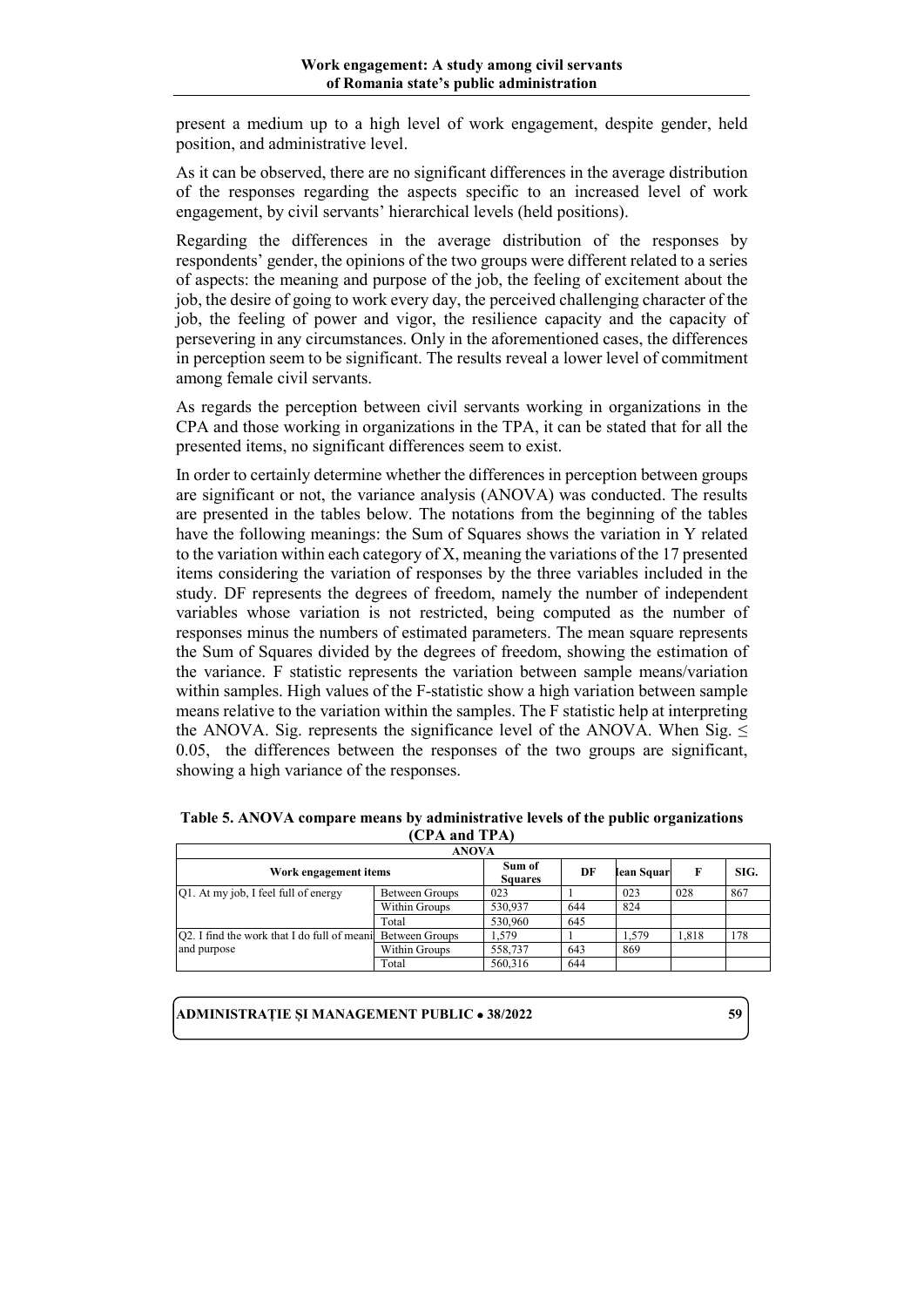#### **Work engagement: A study among civil servants of Romania state's public administration**

| Q3. Time flies when I work                 | <b>Between Groups</b> | 326     | 1                   | 326        | 440   | 507 |
|--------------------------------------------|-----------------------|---------|---------------------|------------|-------|-----|
|                                            | Within Groups         | 476,207 | 644                 | 739        |       |     |
|                                            | Total                 | 476,533 | 645                 |            |       |     |
| Q4. At work, I feel strong and vigorous    | <b>Between Groups</b> | 2,486   | 1                   | 2,486      | 2,320 | 128 |
|                                            | Within Groups         | 689,857 | 644                 | 1.071      |       |     |
|                                            | Total                 | 692.342 | 645                 |            |       |     |
| Q5. I am excited about my job              | <b>Between Groups</b> | 469     |                     | 469        | 465   | 495 |
|                                            | Within Groups         | 649,477 | 644                 | 1.009      |       |     |
|                                            | Total                 | 649,946 | 645                 |            |       |     |
| Q6. When I work, I forget everything else  | <b>Between Groups</b> | 422     | 1                   | 422        | 403   | 526 |
| there's around me                          | Within Groups         | 674.216 | 644                 | 1.047      |       |     |
|                                            | Total                 | 674,638 | 645                 |            |       |     |
| Q7. My job inspires me                     | <b>Between Groups</b> | 1,027   | 1                   | 1,027      | 863   | 353 |
|                                            | Within Groups         | 766,238 | 644                 | 1,190      |       |     |
|                                            | Total                 | 767,265 | 645                 |            |       |     |
| Q8. When I wake up in the morning, I       | <b>Between Groups</b> | 4,830   |                     | 4,830      | 3,887 | 049 |
| want to go to work                         | Within Groups         | 800,111 | 644                 | 1.242      |       |     |
|                                            | Total                 | 804.941 | 645                 |            |       |     |
| Q9. I feel happy when I work hard          | <b>Between Groups</b> | 011     |                     | 011        | 010   | 919 |
|                                            | Within Groups         | 687.334 | 644                 | 1.067      |       |     |
|                                            |                       |         |                     |            |       |     |
|                                            | Total                 | 687,345 | 645<br>$\mathbf{1}$ |            |       | 449 |
| Q10. I am proud of the work I do           | <b>Between Groups</b> | 518     |                     | 518<br>901 | 575   |     |
|                                            | Within Groups         | 580,559 | 644                 |            |       |     |
|                                            | Total                 | 581,077 | 645<br>$\mathbf{1}$ |            |       |     |
| Q11. I am fully focused on my work         | <b>Between Groups</b> | 044     |                     | 044        | 050   | 824 |
|                                            | Within Groups         | 577,196 | 644                 | 896        |       |     |
|                                            | Total                 | 577,240 | 645                 |            |       |     |
| Q12. At some point, I can continue worki   | <b>Between Groups</b> | 015     |                     | 015        | 016   | 899 |
| for very long periods of time              | Within Groups         | 593,913 | 644                 | 922        |       |     |
|                                            | Total                 | 593.927 | 645                 |            |       |     |
| Q13. For me, my job (the activity I do) is | <b>Between Groups</b> | 903     |                     | 903        | 907   | 341 |
| challenging                                | Within Groups         | 640,992 | 644                 | 995        |       |     |
|                                            | Total                 | 641,895 | 645                 |            |       |     |
| Q14. I am immersed in my work              | <b>Between Groups</b> | 015     | 1                   | 015        | 015   | 904 |
|                                            | Within Groups         | 664,909 | 644                 | 1.032      |       |     |
|                                            | Total                 | 664,924 | 645                 |            |       |     |
| Q15. At my job, I am very resilient and    | <b>Between Groups</b> | 005     | 1                   | 005        | 007   | 935 |
| deal with uncertain and demanding          | Within Groups         | 447,861 | 644                 | 695        |       |     |
| situations; I am mentally focused          | Total                 | 447,865 | 645                 |            |       |     |
| Q16. It is difficult to detach from my job | <b>Between Groups</b> | 088     |                     | 088        | 072   | 789 |
|                                            | Within Groups         | 792,345 | 644                 | 1,230      |       |     |
|                                            | Total                 | 792,433 | 645                 |            |       |     |
| Q17. At my job I always persevere, even    | <b>Between Groups</b> | 130     |                     | 130        | 163   | 687 |
| when things go wrong                       | Within Groups         | 514,868 | 644                 | 799        |       |     |
|                                            | Total                 | 514,998 | 645                 |            |       |     |

Observing the differences in the responses between the civil servants working in the central public administration and those working in the territorial public administration, it can be stated that only in one case, namely the desire to go to work every day, the differences are significant. The average of responses is higher for civil servants from TPA (3,59) than for civil servants from CPA (3.41). Consequently, civil servants from the TPA seem to be more motivated to go to work, presenting a higher level of work engagement and energy at the workplace than civil servants in the CPA. Consequently, it can be affirmed that civil servants in the TPA seem to attribute a higher significance to their work, are more enthusiastic about their own work, and feel more inspired by the set tasks and objectives. As far as the rest of the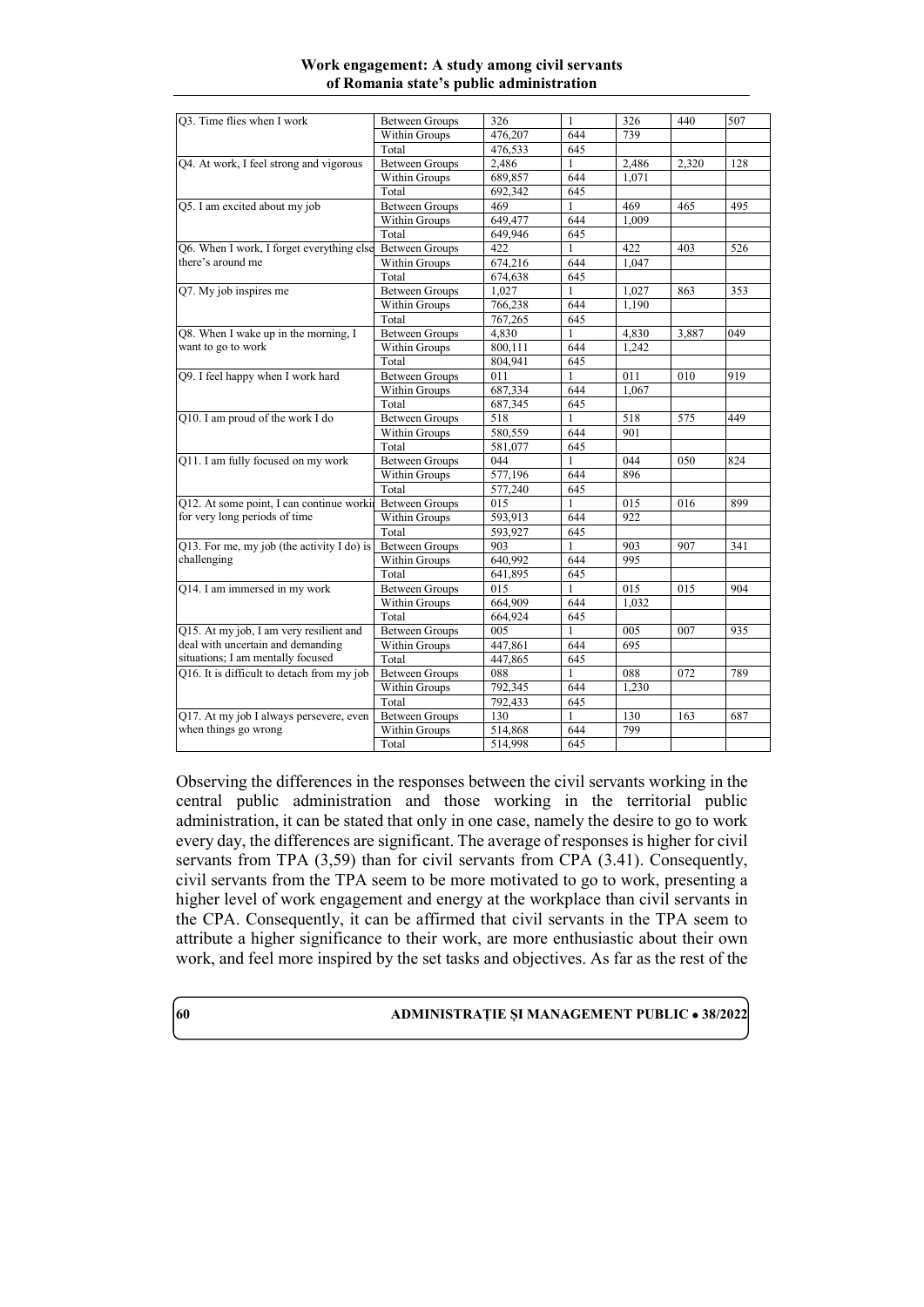aspects are concerned, no significant differences can be observed because the value of Sig. is more than 0.05.

|                                                | <b>ANOVA</b>          |                          |              |                       |       |                 |
|------------------------------------------------|-----------------------|--------------------------|--------------|-----------------------|-------|-----------------|
| Work engagement items                          |                       | Sum of<br><b>Squares</b> | DF           | Mean<br><b>Square</b> | F     | <b>SI</b><br>G. |
| Q1. At my job, I feel full of                  | <b>Between Groups</b> | 2,320                    | 1            | 2,320                 | 2,829 | 093             |
| energy                                         | Within Groups         | 527,224                  | 643          | 820                   |       |                 |
|                                                | Total                 | 529,544                  | 644          |                       |       |                 |
| O2. I find the work that I do full of          | <b>Between Groups</b> | 048                      | $\mathbf{1}$ | 048                   | 055   | 815             |
| meaning and purpose                            | Within Groups         | 559,201                  | 642          | 871                   |       |                 |
|                                                | Total                 | 559.248                  | 643          |                       |       |                 |
| Q3. Time flies when I work                     | <b>Between Groups</b> | 079                      | $\mathbf{1}$ | 079                   | 106   | 745             |
|                                                | Within Groups         | 475,968                  | 643          | 740                   |       |                 |
|                                                | Total                 | 476,047                  | 644          |                       |       |                 |
| Q4. At work, I feel strong and                 | <b>Between Groups</b> | 1,760                    | $\mathbf{1}$ | 1,760                 | 1,643 | 200             |
| vigorous                                       | Within Groups         | 688,634                  | 643          | 1.071                 |       |                 |
|                                                | Total                 | 690,394                  | 644          |                       |       |                 |
| Q5. I am excited about my job                  | <b>Between Groups</b> | 338                      | $\mathbf{1}$ | 338                   | 336   | 563             |
|                                                | Within Groups         | 648,136                  | 643          | 1,008                 |       |                 |
|                                                | Total                 | 648,474                  | 644          |                       |       |                 |
| Q6. When I work, I forget                      | <b>Between Groups</b> | 066                      | $\mathbf{1}$ | 066                   | 063   | 801             |
| everything else there's around me              | Within Groups         | 673,134                  | 643          | 1.047                 |       |                 |
|                                                | Total                 | 673,200                  | 644          |                       |       |                 |
| Q7. My job inspires me                         | <b>Between Groups</b> | 2,053                    | 1            | 2,053                 | 1,730 | 189             |
|                                                | Within Groups         | 763,132                  | 643          | 1,187                 |       |                 |
|                                                | Total                 | 765,184                  | 644          |                       |       |                 |
| Q8. When I wake up in the                      | <b>Between Groups</b> | 2,197                    | $\mathbf{1}$ | 2,197                 | 1,765 | 184             |
| morning, I want to go to work                  | Within Groups         | 800,401                  | 643          | 1.245                 |       |                 |
|                                                | Total                 | 802,598                  | 644          |                       |       |                 |
| Q9. I feel happy when I work hard              | <b>Between Groups</b> | 008                      | 1            | 008                   | 007   | 932             |
|                                                | Within Groups         | 685,843                  | 643          | 1.067                 |       |                 |
|                                                | Total                 | 685,851                  | 644          |                       |       |                 |
| Q10. I am proud of the work I do               | <b>Between Groups</b> | 369                      | $\mathbf{1}$ | 369                   | 409   | 523             |
|                                                | Within Groups         | 579,951                  | 643          | 902                   |       |                 |
|                                                | Total                 | 580,319                  | 644          |                       |       |                 |
| Q11. I am fully focused on my                  | <b>Between Groups</b> | 657                      | 1            | 657                   | 735   | 392             |
| work                                           | Within Groups         | $\overline{575,}141$     | 643          | 894                   |       |                 |
|                                                | Total                 | 575,798                  | 644          |                       |       |                 |
| Q12. At some point, I can continue             | <b>Between Groups</b> | 092                      | $\mathbf{1}$ | 092                   | 099   | 753             |
| working for very long periods of               | Within Groups         | 592,460                  | 643          | 921                   |       |                 |
| time                                           | Total                 | 592,552                  | 644          |                       |       |                 |
| Q13. For me, my job (the activity I            | <b>Between Groups</b> | 080                      | 1            | 080                   | 080   | 777             |
| do) is challenging                             | Within Groups         | 640,472                  | 643          | 996                   |       |                 |
|                                                | Total                 | 640,552                  | 644          |                       |       |                 |
| Q14. I am immersed in my work                  | <b>Between Groups</b> | 1,057                    | $\mathbf{1}$ | 1,057                 | 1.026 | 311             |
|                                                | Within Groups         | 662,162                  | 643          | 1,030                 |       |                 |
|                                                | Total                 | 663,219                  | 644          |                       |       |                 |
| Q15. At my job, I am very resilient            | <b>Between Groups</b> | 190                      | 1            | 190                   | 274   | 601             |
| and deal with uncertain and                    | Within Groups         | 446,808                  | 643          | 695                   |       |                 |
| demanding situations; I am<br>mentally focused | Total                 | 446,998                  | 644          |                       |       |                 |
| O16. It is difficult to detach from            | <b>Between Groups</b> | 113                      | 1            | 113                   | 092   | 762             |
| my job                                         | Within Groups         | 789,552                  | 643          | 1.228                 |       |                 |
|                                                | Total                 | 789,665                  | 644          |                       |       |                 |
|                                                | <b>Between Groups</b> | 451                      | 1            | 451                   | 565   | 453             |
|                                                |                       |                          |              |                       |       |                 |

#### **Table 6. ANOVA compare means by hierarchical levels (held positions)**

 $\mathbf{r}$ 

### **ADMINISTRAȚIE ȘI MANAGEMENT PUBLIC** • **38/2022 61**

7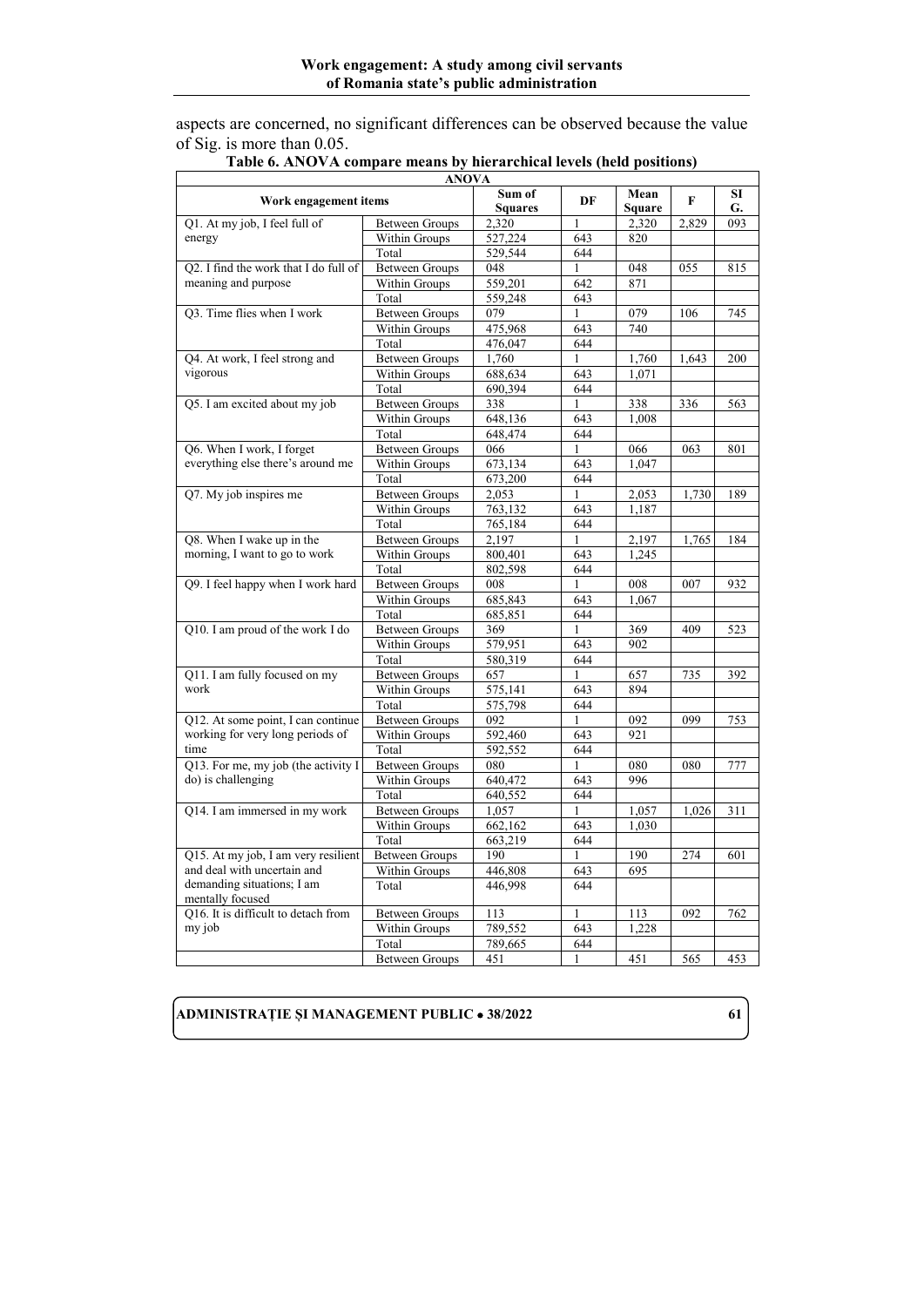### **Work engagement: A study among civil servants of Romania state's public administration**

| ANOVA                              |               |                          |     |                       |  |          |
|------------------------------------|---------------|--------------------------|-----|-----------------------|--|----------|
| Work engagement items              |               | Sum of<br><b>Squares</b> | DF  | Mean<br><b>Square</b> |  | SI<br>G. |
| Q17. At my job I always persevere, | Within Groups | 513.543                  | 643 | 799                   |  |          |
| even when things go wrong          | Total         | 513.994                  | 644 |                       |  |          |

The results presented in Table 6 reveal that there are no differences in the work engagement level between civil servants occupying execution positions and management positions due to the fact that the Sig. value is above 0.05 in all the presented cases as it can be observed in Table 6. Consequently, it can be considered that the hierarchical level (held position) does not represent a variable with an impact on work engagement.

|                                       |                       | <b>ANOVA</b>             |     |                       |        |      |
|---------------------------------------|-----------------------|--------------------------|-----|-----------------------|--------|------|
| Work engagement items                 |                       | Sum of<br><b>Squares</b> | DF  | Mean<br><b>Square</b> | F      | SIG. |
| Q1. At my job, I feel full of energy  | <b>Between Groups</b> | 5,884                    | 1   | 5,884                 | 7.225  | 007  |
|                                       | Within Groups         | 523,660                  | 643 | 814                   |        |      |
|                                       | Total                 | 529.544                  | 644 |                       |        |      |
| Q2. I find the work that I do full of | <b>Between Groups</b> | 7.609                    | 1   | 7.609                 | 8,856  | 003  |
| meaning and purpose                   | Within Groups         | 551.639                  | 642 | 859                   |        |      |
|                                       | Total                 | 559.248                  | 643 |                       |        |      |
| Q3. Time flies when I work            | <b>Between Groups</b> | 2,669                    | 1   | 2,669                 | 3,625  | 057  |
|                                       | Within Groups         | 473,378                  | 643 | 736                   |        |      |
|                                       | Total                 | 476,047                  | 644 |                       |        |      |
| Q4. At work, I feel strong and        | <b>Between Groups</b> | 11,427                   | 1   | 11,427                | 10,822 | 001  |
| vigorous                              | Within Groups         | 678,967                  | 643 | 1,056                 |        |      |
|                                       | Total                 | 690.394                  | 644 |                       |        |      |
| Q5. I am excited about my job         | <b>Between Groups</b> | 10,986                   | 1   | 10,986                | 11,081 | 001  |
|                                       | Within Groups         | 637,489                  | 643 | 991                   |        |      |
|                                       | Total                 | 648,474                  | 644 |                       |        |      |
| Q6. When I work, I forget everything  | <b>Between Groups</b> | 1,959                    | 1   | 1,959                 | 1,876  | 171  |
| else there's around me                | Within Groups         | 671,241                  | 643 | 1,044                 |        |      |
|                                       | Total                 | 673.200                  | 644 |                       |        |      |
| Q7. My job inspires me                | <b>Between Groups</b> | 7,484                    | 1   | 7,484                 | 6,351  | 012  |
|                                       | Within Groups         | 757,701                  | 643 | 1.178                 |        |      |
|                                       | Total                 | 765,184                  | 644 |                       |        |      |
| Q8. When I wake up in the morning,    | <b>Between Groups</b> | 13,755                   | 1   | 13,755                | 11,212 | 001  |
| want to go to work                    | Within Groups         | 788.843                  | 643 | 1,227                 |        |      |
|                                       | Total                 | 802,598                  | 644 |                       |        |      |
| Q9. I feel happy when I work hard     | <b>Between Groups</b> | 3,063                    | 1   | 3,063                 | 2,884  | 090  |
|                                       | Within Groups         | 682.788                  | 643 | 1.062                 |        |      |
|                                       | Total                 | 685.851                  | 644 |                       |        |      |
| Q10. I am proud of the work I do      | <b>Between Groups</b> | 6,483                    | 1   | 6,483                 | 7,265  | 007  |
|                                       | Within Groups         | 573,836                  | 643 | 892                   |        |      |
|                                       | Total                 | 580,319                  | 644 |                       |        |      |
| Q11. I am fully focused on my work    | <b>Between Groups</b> | 7,665                    | 1   | 7,665                 | 8,676  | 003  |
|                                       | Within Groups         | 568,133                  | 643 | 884                   |        |      |
|                                       | Total                 | 575,798                  | 644 |                       |        |      |
| Q12. At some point, I can continue    | <b>Between Groups</b> | 5.100                    | 1   | 5.100                 | 5.582  | 018  |
| working for very long periods of tim- | Within Groups         | 587,452                  | 643 | 914                   |        |      |
|                                       | Total                 | 592,552                  | 644 |                       |        |      |

**Table 7. ANOVA compare means by civil servants' gender**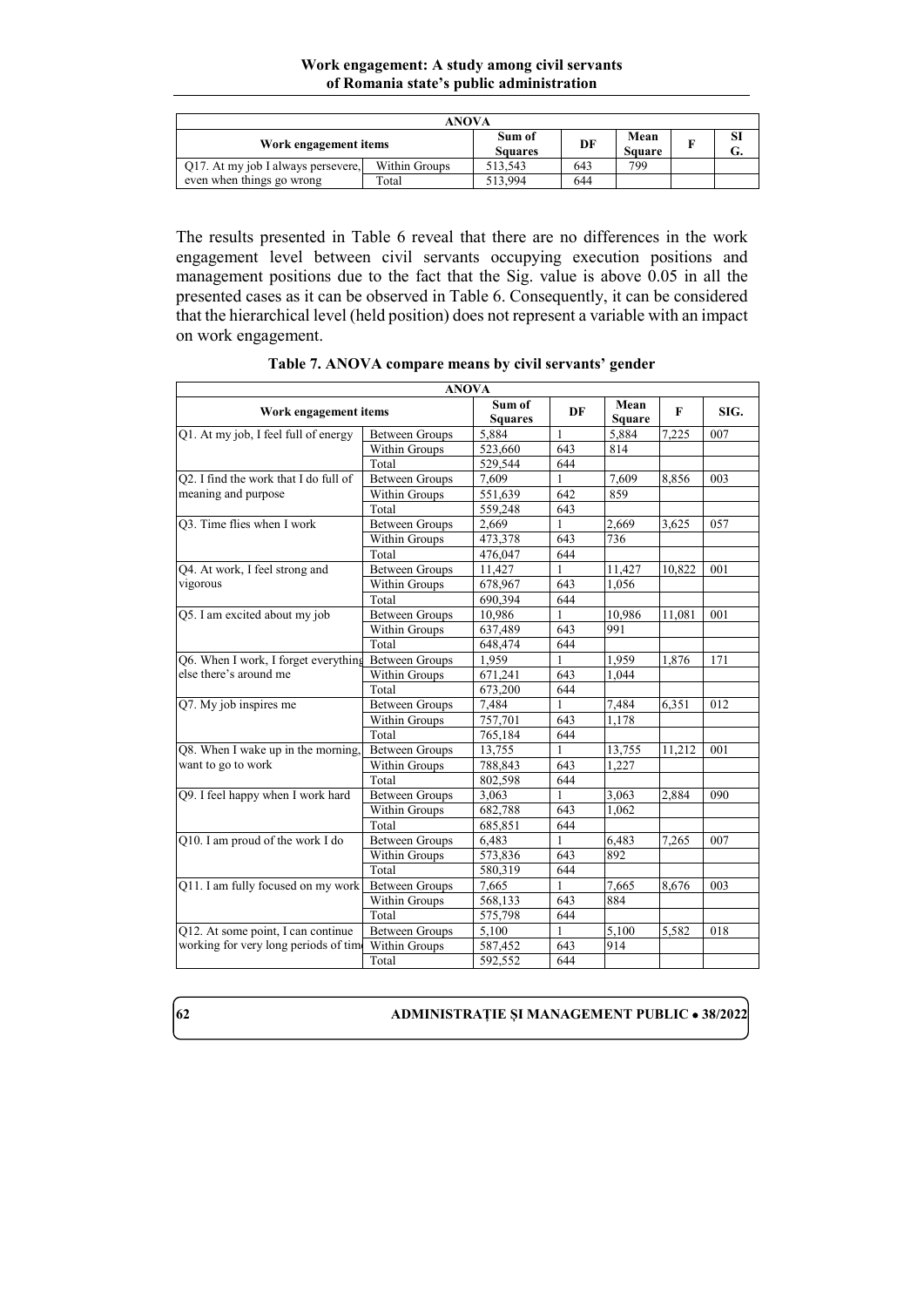| <b>ANOVA</b>                                                                                                         |                |                          |     |                |        |      |
|----------------------------------------------------------------------------------------------------------------------|----------------|--------------------------|-----|----------------|--------|------|
| Work engagement items                                                                                                |                | Sum of<br><b>Squares</b> | DF  | Mean<br>Square | F      | SIG. |
| Q13. For me, my job (the activity I<br>do) is challenging                                                            | Between Groups | 7.161                    |     | 7.161          | 7,270  | 007  |
|                                                                                                                      | Within Groups  | 633,391                  | 643 | 985            |        |      |
|                                                                                                                      | Total          | 640,552                  | 644 |                |        |      |
| Q14. I am immersed in my work                                                                                        | Between Groups | 8.023                    | 1   | 8,023          | 7,874  | 005  |
|                                                                                                                      | Within Groups  | 655,196                  | 643 | 1.019          |        |      |
|                                                                                                                      | Total          | 663,219                  | 644 |                |        |      |
| Q15. At my job, I am very resilient<br>and deal with uncertain and<br>demanding situations; I am mentally<br>focused | Between Groups | 8.006                    | 1   | 8,006          | 11.727 | 001  |
|                                                                                                                      | Within Groups  | 438,992                  | 643 | 683            |        |      |
|                                                                                                                      | Total          | 446,998                  | 644 |                |        |      |
| Q16. It is difficult to detach from my<br>job                                                                        | Between Groups | 9.162                    |     | 9,162          | 7,548  | 006  |
|                                                                                                                      | Within Groups  | 780,503                  | 643 | 1,214          |        |      |
|                                                                                                                      | Total          | 789,665                  | 644 |                |        |      |
| Q17. At my job I always persevere,<br>even when things go wrong                                                      | Between Groups | 11.943                   |     | 11,943         | 15,296 | 000  |
|                                                                                                                      | Within Groups  | 502,050                  | 643 | 781            |        |      |
|                                                                                                                      | Total          | 513,994                  | 644 |                |        |      |

**Work engagement: A study among civil servants of Romania state's public administration**

With regard to the differences between male and female civil servants' work engagement levels, in 14 out of 17 presented items, the differences are significant because the value of Sig. is under  $0.05$ . In all these cases, the results are in men's favor because the averages of their responses are higher than women's. They declared that they are exhibiting characteristics specific to a higher level of engagement compared to female civil servants. The most significant difference was observed regarding the following type of behavior- *the capacity of persevering, even in difficult situations*- meaning that male civil servants have higher levels of energy and resistance, have the willingness to invest additional efforts, greater ability to resist, and at the same time not fatigue easily, managing to cope much better with the encountered difficulties, compared to female civil servants.

For the other three items, the results between the two groups were similar, the value of Sig. being more than 0.05. Considering the presented findings, it can be stated that gender is a variable that influences civil servants' work engagement.

# **4. Conclusions and recommendations**

It has been observed that civil servants in the state's public administration organizations present an increased level of work engagement, declaring that they have energy and mental resistance during work, willingness to invest effort in their work, and are persistent in face of difficulties.

Regarding  $H1$  - "Gender is a variable that influences civil servants' work engagement level" and in accordance with previous research underlying that work engagement is a gendered concept (Banihani et al., 2013), also contrary to studies published so far in the literature (Coetzee & Rothmann, 2005; Mostert & Rothmann, 2006; Schaufeli, Bakker & Salanova, 2006), the results of the present research have shown that gender is a variable influencing work engagement, which means that the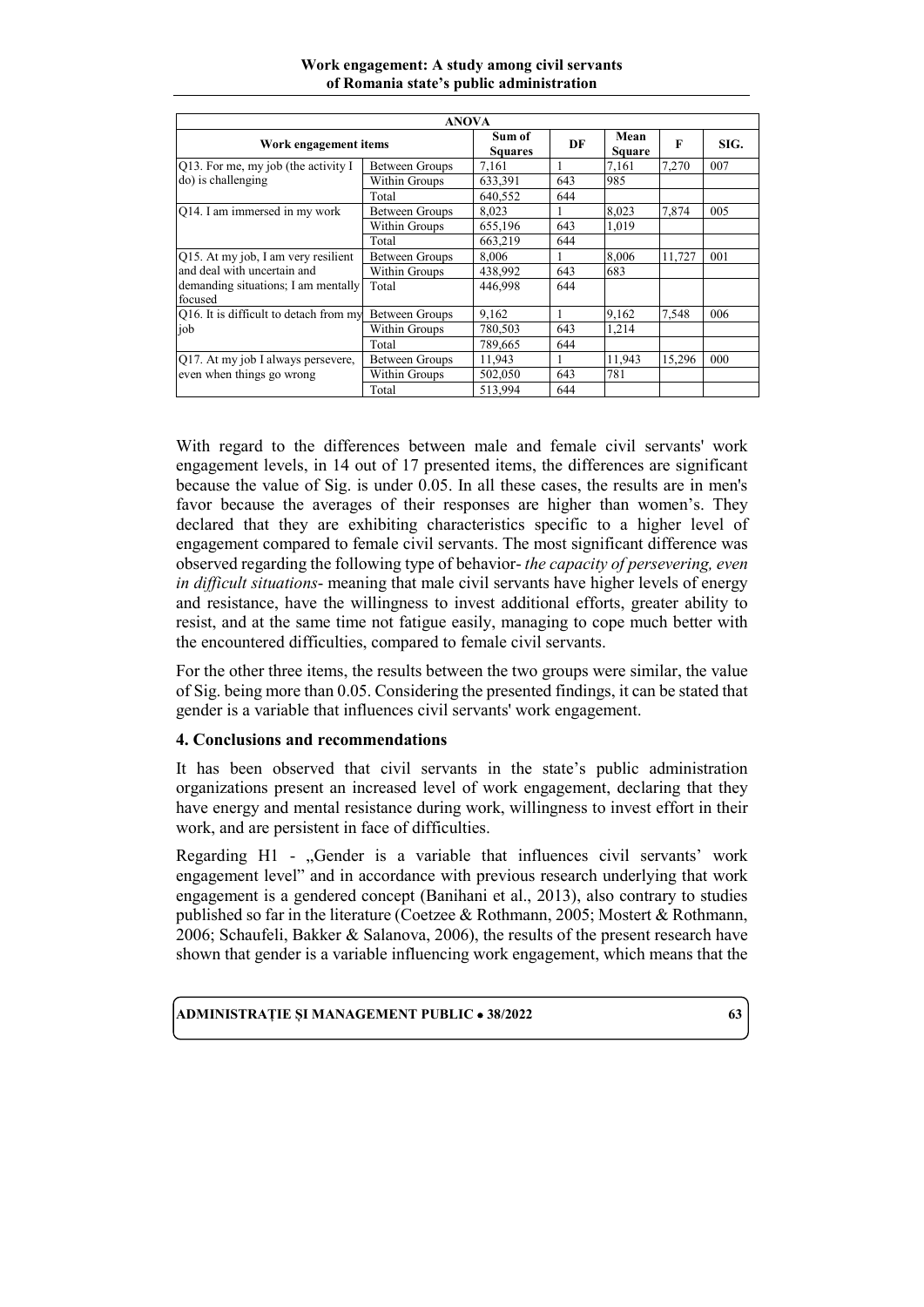first hypothesis validates. Observing the perceived discrepancies between male and female civil servants' work engagement levels, in 14 out of the 17 presented items, the differences were significant. The results validated the first hypothesis (H1) of the study. The results are in favor of men in all of these circumstances because they stated that they are exhibiting characteristics that indicate a higher level of engagement than female civil servants. When compared to women, the most significant difference was observed regarding the capacity to persevere at work, even in difficult situations which means that male civil servants have higher levels of energy and resistance, greater willingness to invest additional efforts, greater ability to resist, and at the same time do not easily fatigue, managing to cope much better with the encountered difficulties. Our study results are different also from other research that found gender differences in work engagement, as their outcomes demonstrate that women show a higher level of work engagement than men (Rothbard, 2001; Mauno et al., 2005; Avery, McKay & Wilson, 2007; Coetzee & de Villiers, 2010).

Also, the research revealed that the occupied position is not a variable with a particular influence on work engagement. The results of the ANOVA test did not validate the third hypothesis (H3) which states that "Civil servant's held position influences the level of work engagement."

More than that, it was observed that the administrative level of the institutions where the respondents worked does not have a great influence on the work engagement level, as only in one case, the differences between the responses of the two groups were significant. In conclusion, the results demonstrated that there are no major differences between the civil servants from the central and territorial public administration, partially validating the second hypothesis (H2) of the study which states that "There are no significant differences between the level of work engagement of civil servants from central and territorial public administration.".

Our recommendations are addressed to civil servants in management positions, who should understand that the measures to increase the engagement of civil servants should not be general and take into account the socio-demographic and contextual factors of the public institutions. Since the male civil servants registered higher levels of engagement, compared to women, we recommend like civil servants in management positions improve their communication and relationships with female civil servants, to change the organization environment climate in order to facilitate the participation of women in the problem–solving and decision – making processes.

Because TPA civil servants are more motivated to come to work and seem to have a greater level of work engagement than CPA civil servants, we recommend that managers from CPA to encourage their subordinates to discuss their tasks with them and their co-workers in order to better clarify them and find the best way and resources to achieve the established objectives. It is necessary for CPA civil servants to better visualize and become aware of their work results, the impact their activities produce in practice, and especially in the daily life of the citizens they serve. In this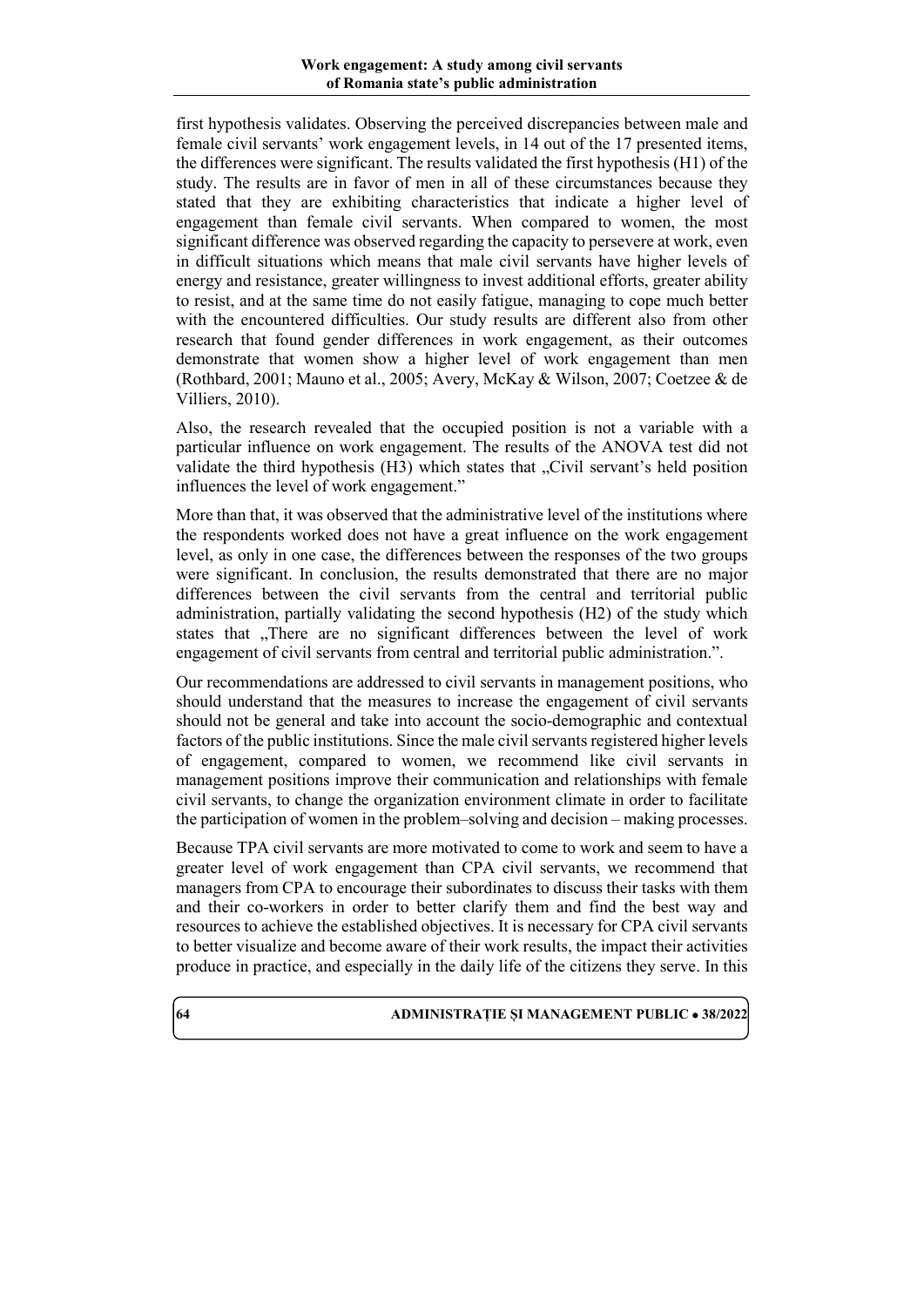way, they will appreciate more the value of their work and will make additional efforts to solve the problems that arise, regardless of their nature.

On a whole, the results of the study revealed a high level of work engagement among civil servants. The findings can be extrapolated to the whole population of civil servants from Romania, as the sample in the study was representative. The research brings valuable insights to the studies on the public administration field, especially from the gender perspective, since the male civil servants scored better showing a higher level of work engagement in a field dominated by women.

### **5. Research limitations and points for further research**

The study conducted by this research team doesn't intend to be an exhaustive research, but it was our endeavor to add a new page to the existing large number of research thesaurus on work engagement. As a limit, the present research did not take into consideration variables like: age, education, tenure in a public institution, seniority, etc. Another limitation consists of the fact that the research has been conducted only in the state's public administration organizations.

Additional research can be conducted in order to examine the impact of other variables on employees' s work engagement that were not measured in this study and in the organizations from the local public administration.

### **Authors Contributions**

The authors listed have made a substantial, direct, and intellectual contribution to the work, and approved it for publication.

# **Conflict of Interest Statement**

The authors declare that the research was conducted in the absence of any commercial or financial relationships that could be construed as a potential conflict of interest.

### **Acknowledgment and research funding**

This work was supported by a grant of Bucharest University of Economic Studies for institutional projects, project number PI – 2021 – SMFPRUE – 920/16.06.2021, project title "The civil servants' motivation system by comparison between Romania and European Union member states / Sistemul de motivare a funcționarilor publici prin comparație între România și țările membre ale Uniunii Europene" (SMFPRUE)

### **References**

Akhtar, R., Boustani, L., Tsivrikos, D., & Chamorro-Premuzic, T. (2015). The engageable personality: Personality and trait EI as predictors of work engagement. *Personality and Individual Differences*, *73*, 44-49. DOI: [http://dx.doi.org/10.1016/](http://dx.doi.org/10.1016/j.paid.2014.08.040) [j.paid.2014.08.040](http://dx.doi.org/10.1016/j.paid.2014.08.040)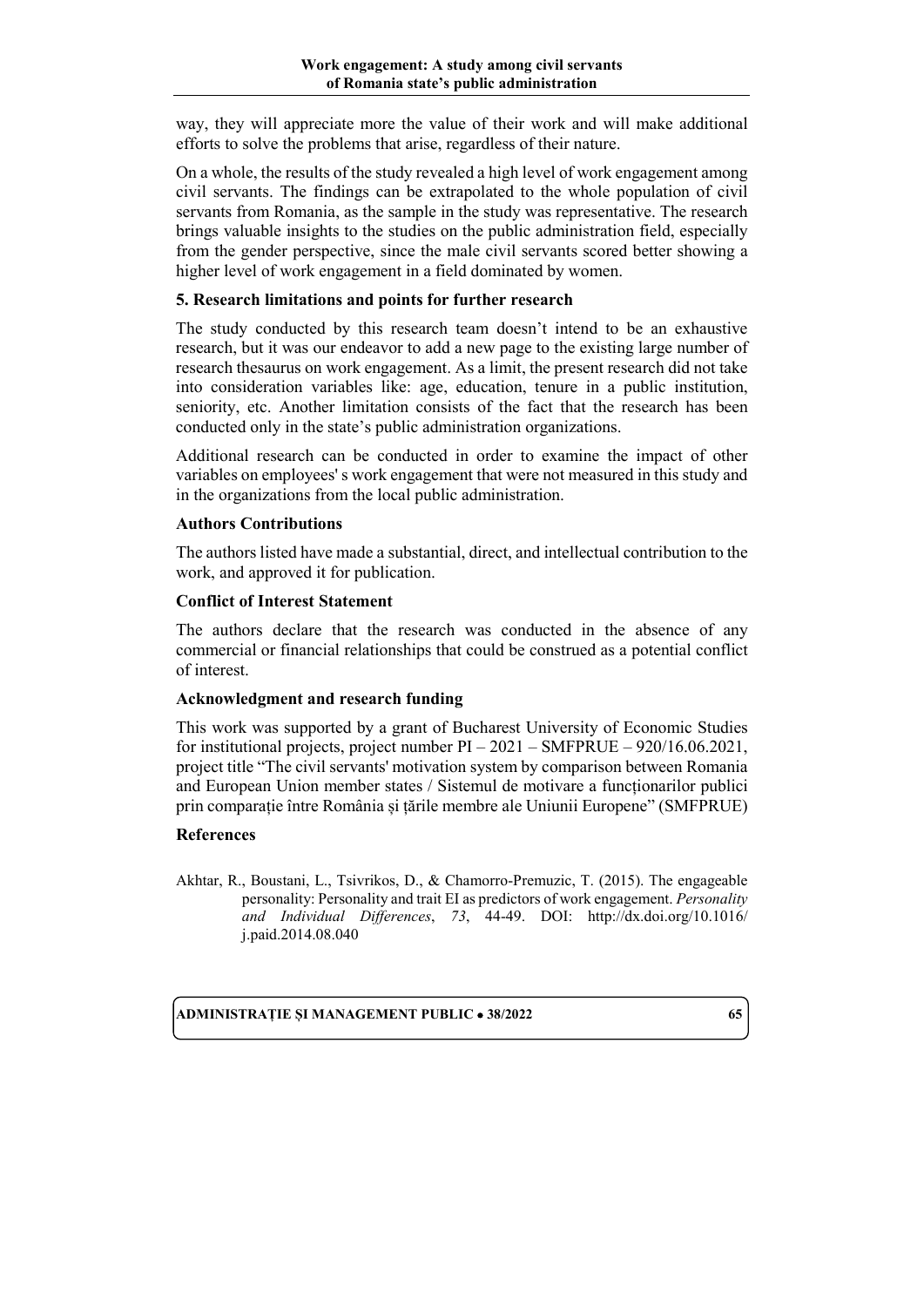- Ancarani, A., Di Mauro, C., Giammanco, M.D. & Giammanco, G. (2018) Work engagement in public hospitals: a social exchange approach, *International Review of Public Administration*, 23:1, 1-19, DOI: 10.1080/12294659.2017.1412046
- Ancarani, A., Arcidiacono, F., Di Mauro, C. & Giammanco M.D. (2021). Promoting work engagement in public administrations: the role of middle managers' leadership, *Public Management Review*, 23(8), 1234-1263, DOI: 10.1080/14719037.2020. 1763072
- Androniceanu, A. (2011). Motivation of the human resources for a sustainable organizational development. *Economia. Seria Management*, 14(2), 425-438.
- Avery, D. R., McKay, P. F., & Wilson, D. C. (2007). Engaging the aging workforce: The relationship between perceived age similarity, satisfaction with coworkers, and employee engagement. *Journal of Applied Psychology,* 92(6), 1542–1556. DOI: 10.1037/0021-9010.92.6.1542
- Azim, M. T., Diyab, A. A., & Al-Sabaan, S. A. (2014). CSR, employee job attitude and behavior: Saudi bank experience. *Transylvanian Review of Administrative Sciences*, 10(43), 25-47.
- Bakker, A.B., Demerouti, E., 2007. The job demands–resources model: state of the art. Journal of Managerial Psychology 22 (3), 309-328. DOI 10.1108/026839407 10733115
- Bakker, A.B., Demerouti, E. (2017).Job demands–resources theory: taking stock and looking forward, *Journal of Occupational Health Psychology*, Vol. 22 No. 3, pp. 273-285. DOI:<http://dx.doi.org/10.1037/ocp0000056>
- Bakker A. B. Schaufeli W. B. (2015). Work Engagement\_Wiley Encyclopedia of Management 1-5.
- Bakker, A.B., Schaufeli, W.B., Leiter, M.P. and Taris, T.W. (2008). Work engagement: an emerging concept in occupational health psychology, *Work and Stress*, Vol. 22 No. 3, pp. 187-200. DOI: 10.1080/02678370802393649
- Balain, S., & Sparrow, P. (2009). Engaged to perform: A new perspective on employee engagement. Centre for Performance-led HR White Paper 09/04. Lancaster: Lancaster University Management School.
- Banihani, M., Lewis, P. & Syed, J. (2013), Is work engagement gendered?, *Gender in Management,* 28(7): 400-423. https://doi.org/10.1108/GM-01-2013-0005
- Bercu, A.M. & Onofrei, A.M. (2017). The Empirical Research on Civil Servants' Motivation, Evidence from Romania. Managing Global Transitions, 15, 399-417.
- Brişcariu, M. R. (2020). Understanding Emotional Intelligence-A Study on Romanian Manages and Their Grasp of what EI is. *Revista de Management Comparat International*, *21*(5), 640-651. DOI: 10.24818/RMCI.2020.5.640
- BSI. (2019). Health and wellbeing in the workplace. A white paper. bsigroup.com, [https://www.unido.org/sites/default/files/files/2019-05/Field\\_Paper\\_0.pdf](https://www.unido.org/sites/default/files/files/2019-05/Field_Paper_0.pdf)
- Carmeli, A. (2003). The relationship between emotional intelligence and work attitudes, behavior and outcomes: An examination among senior managers. Journal of Managerial Psychology, 18(8), 788-813. DOI: [https://doi.org/10.1108/02683940](https://doi.org/10.1108/02683940310511881) [310511881](https://doi.org/10.1108/02683940310511881)
- Cesário, F., and Chambel, M. J. (2017). Linking organizational commitment and work engagement to employee performance. *Knowledge and Process Management*, *24*(2), 152-158, DOI:<https://doi.org/10.1002/kpm.1542>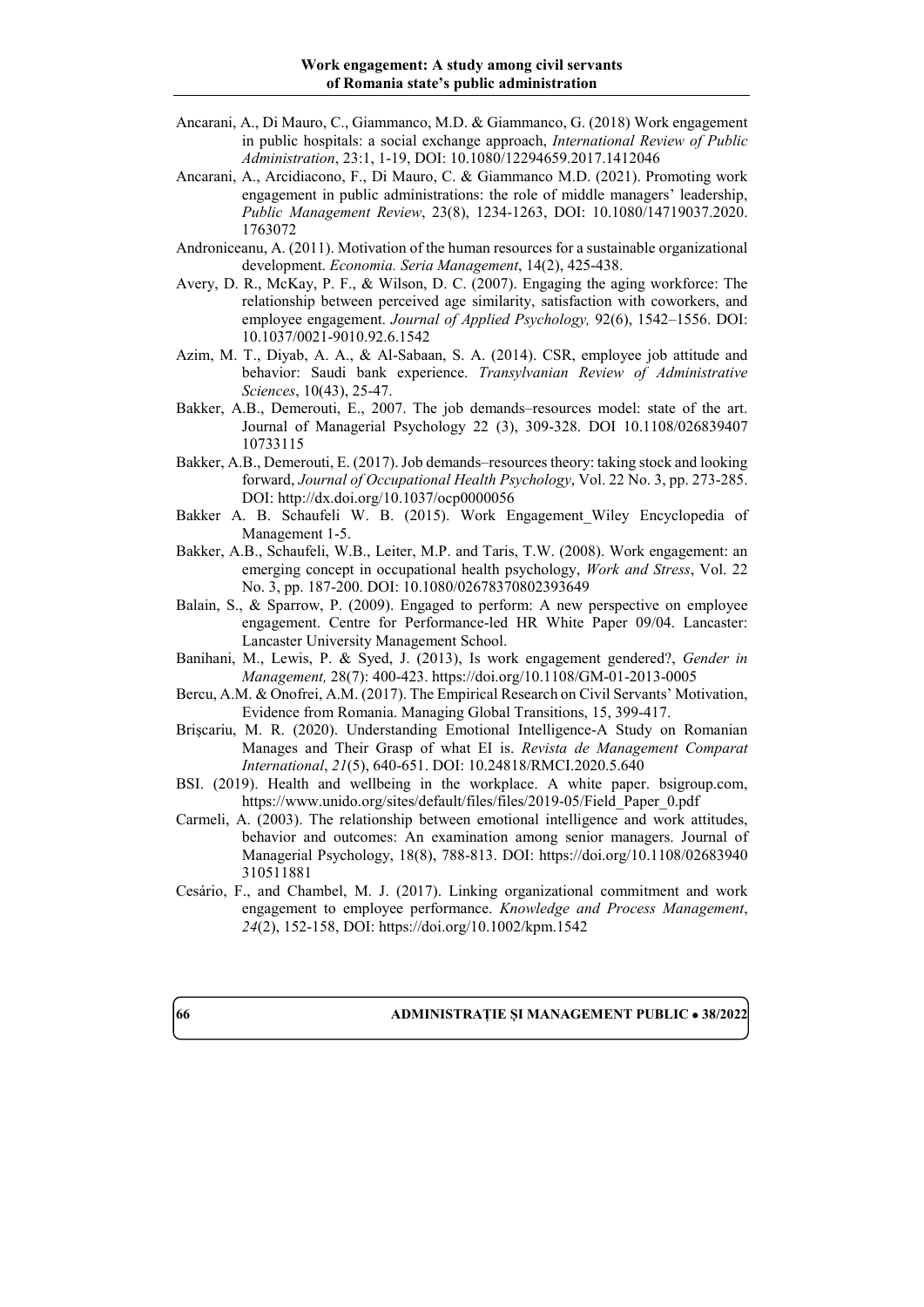- Chaudhary, R., and Rangnekar, S. (2017). Socio-demographic factors, contextual factors, and work engagement: Evidence from India. *Emerging Economy Studies*, *3*(1), 1-18. DOI: 10.1177/2394901517696646
- Chelcea, S. (2004). Metodologia cercetării sociologice. Metode cantitative și calitative. Ed. a-2-a revizuită. București, Editura Economică.
- Ciobanu, A., Androniceanu, A. (2018). Integrated human resources activities the solution for performance improvement in Romanian public sector institutions, *Management Research and Practice,* 10(3), 60-79. Available at <http://www.mrp.ase.ro/no103/f4.pdf>
- Ciobanu, A., Androniceanu, A., & Lazaroiu, G. (2019). An integrated psycho-sociological perspective on public employees' motivation and performance. *Frontiers in Psychology*, 36. DOI:<https://doi.org/10.3389/fpsyg.2019.00036>
- CIPD. (2007). What's happening with well-being at work? May 2007 Reference: 3869.
- Coetzee, M., and de Villiers, M. (2010). Sources of job stress, work engagement and career orientations of employees in a South African financial institution. *Southern African Business Review, 14*(1), 27-57. Available at https://www.ajol.info/ index.php/sabr/article/download/76348/66807
- Coetzee, S. E., and Rothmann, S. (2005). Work engagement of employees at a higher education institution in South Africa. *Southern African Business Review, 9*(3), 23– 34. Available at DOI:<https://journals.co.za/doi/pdf/10.10520/EJC91320>
- Fiona, E., Alan, G., & Zhang, J.A. (2017). A comprehensive concomitant analysis of service employees' well-being and performance, *Personnel Review*, Vol. 46 No. 8, pp. 1870-1889. Emerald Publishing Limited. DOI: [https://doi.org/10.1108/PR-05-](https://doi.org/10.1108/PR-05-2016-0108) [2016-0108](https://doi.org/10.1108/PR-05-2016-0108)
- De Simone, S., Lampis, J., Lasio, D., Serri, F., Cicotto, G. and Putzu, D. (2014), Influences of work-family interface on job and life satisfaction, *Applied Research in Quality of Life*, 9(4): 831-861.
- Duran, A., Extremera, N., & Rey, L. (2004). Self-reported emotional intelligence, burnout and engagement among staff in services for people with intellectual disabilities. *Psychological Reports*, 95, 386-390.
- Harter, J. K., Schmidt, F. L., & Hayes, T. L. (2002). Business-unit-level relationships between employee satisfaction, employee engagement, and business outcomes: A meta-analysis. *Journal of Applied Psychology*, *87*, 268-279. DOI: 10.1037//0021- 9010.87.2.268
- ILO. (2009). (International Labour Organization). Workplace Well-being, 2009. Available at [http://www.ilo.org/safework/info/WCMS\\_118396/lang--en/index.htm](http://www.ilo.org/safework/info/WCMS_118396/lang--en/index.htm)
- Kahn W. (1990). Psychological conditions of personal engagement and disengagement at work. *Academy of Management Journal* 33: 692-724.
- Kanungo R. (1982). Measurement of job and work involvement. Journal of Applied Psychology 67(3): 341-349. Available at https://www.jstor.org/stable/ 256287?seq=1
- Keyko, K., Cummings, G. G., Yonge, O., & Wong, C. A. (2016). Work engagement in professional nursing practice: A systematic review. *International Journal of Nursing Studies, 61, 142–164.* doi:10.1016/j.ijnurstu.2016.06.
- Luthans, F. (2002). The need for and meaning of positive organizational behavior. *Journal of Organizational Behavior, 23*, 695-706. DOI: 10.1002/job.165
- Maslach, C., Leiter, M. P. (1997). *The truth about burnout: How organizations cause personal stress and what to do about it.* San Francisco, CA: Jossey-Bass.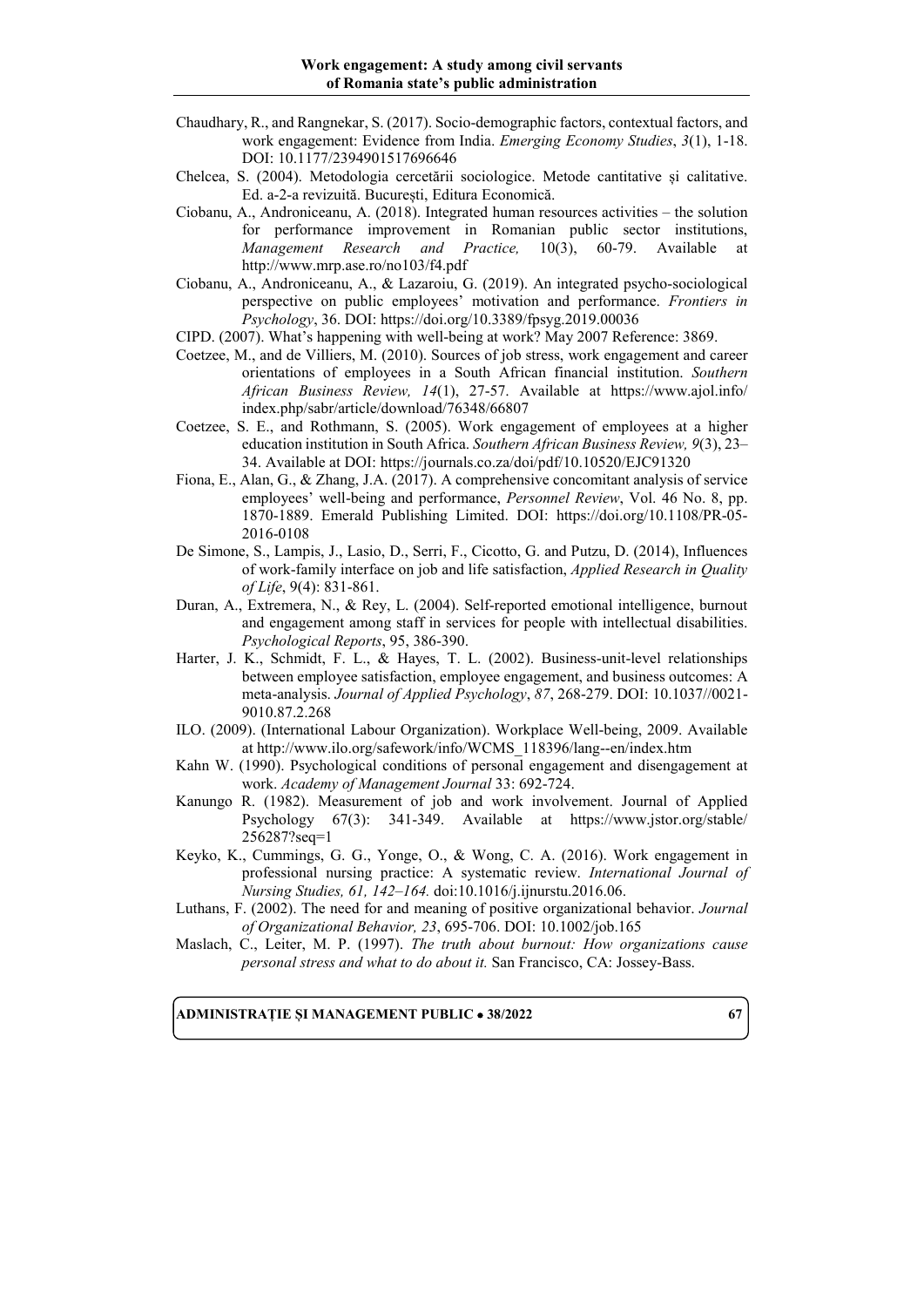- Mauno, S., Kinnunen, U., Makikangas, A., & Natti, J. (2005). Psychological consequences of fixed-term employment and perceived job insecurity among health care staff. *European Journal of Work and Organizational Psychology, 14*(3), 209-237. DOI: <https://doi.org/10.1080/13594320500146649>
- Miao, C., Humphrey, R. H., & Qian, S. (2016). A meta-analysis of emotional intelligence and work attitudes. *Journal of Occupational and Organizational Psychology*, 90, 177–202. DOI:<https://doi.org/10.1111/joop.12167>
- Mostert, K., and Rothmann, S. (2006). Work-related wellbeing in the South African police service. *Journal of Criminal Justice, 34*(5), 479-491. DOI: [https://doi.org](https://doi.org/10.1016/j.jcrimjus.2006.09.003) [/10.1016/j.jcrimjus.2006.09.003](https://doi.org/10.1016/j.jcrimjus.2006.09.003)
- National Agency of Civil Servants (2021), Raport privind managementul funcţiilor publice şi al funcţionarilor publici pentru anul 2020, [online] Available at: [http://www.anfp.gov.ro/R/Doc/2021/Rapoarte/Raport%20management%20ANF](http://www.anfp.gov.ro/R/Doc/2021/Rapoarte/Raport%20management%20ANFP%202020.pdf) [P%202020.pdf,](http://www.anfp.gov.ro/R/Doc/2021/Rapoarte/Raport%20management%20ANFP%202020.pdf) accessed at 16.09.2021.
- Nica, E. (2016). The effect of perceived organizational support on organizational commitment and employee performance. *Journal of Self-Governance and Management Economics*, *4*(4), 34-40. Available at https://www.proquest. com/docview/1906045813?pq-origsite=gscholar&fromopenview=true
- Park, J., and Gursoy, D. (2012). Generation effects on work engagement among US hotel employees. *International Journal of Hospitality Management*, *31*(4), 1195-1202. DOI:<https://doi.org/10.1016/j.ijhm.2012.02.007>
- Pîrvu, C. (2020). Emotional Intelligence–A Catalyst for Sustainability in Modern Business. *Theoretical and Empirical Researches in Urban Management*, *15*(4), 60-69. Available at https://www.jstor.org/stable/10.2307/26955975
- Profiroiu, A. G., Sabie, O. M., Brişcariu, R., & Nastaca, C. C. (2021). Work motivation and satisfaction of civil servants from Romania's senate. *Management Research and Practice*, 13(4), 17-25. Available at http://mrp.ase.ro/no134/f2.pdf
- Rădulescu, S. M. (1994). Ipoteză și euristică în cunoașterea socială. București, Editura Academiei Române.
- Robinson, D., Perryman, S., & Hayday, S. (2004). The drivers of employee engagement. Brighton: Institute for Employment Studies.
- Robinson, J. (2015). Different demographic groups must be managed differently. Gallup Business Journal. Retrieved November 15, 2015, Available at http:// [www.gallup.com/businessjournal/181205/different-demographic-groups](http://www.gallup.com/businessjournal/181205/different-demographic-groups-managed-differently.aspx)[managed-differently.aspx](http://www.gallup.com/businessjournal/181205/different-demographic-groups-managed-differently.aspx)
- Rothbard, N. P. (2001). Enriching or depleting? The dynamics of engagement in work and family roles. *Administrative Science Quarterly, 46*(4), 655-684.
- Rousseau, D.M. (1995) Psychological contracts in organizations: understanding written and unwritten agreements. Thousand Oaks, CA: Sage.
- Sabie, O. M., Briscariu, R. M., Pirvu, C., Burcea, S. G. & Gatan, L. M. (2020a). The relationship between emotional intelligence and human resources employee performance: a case study for Romanian companies, *Management Research and Practice,* 12(3), 45-59. Available at http://mrp.ase.ro/no123/f4.pdf
- Sabie, O. M., Pîrvu, C., Burcea, Ș. G., Brișcariu, R. M., Apostol (Voicu), S. A. (2020b). The influence of emotional intelligence on employee's performance: a case from Romania's public sector. *Administratie si Management Public*, 35, 40-57. DOI: 10.24818/amp/2020.35-03